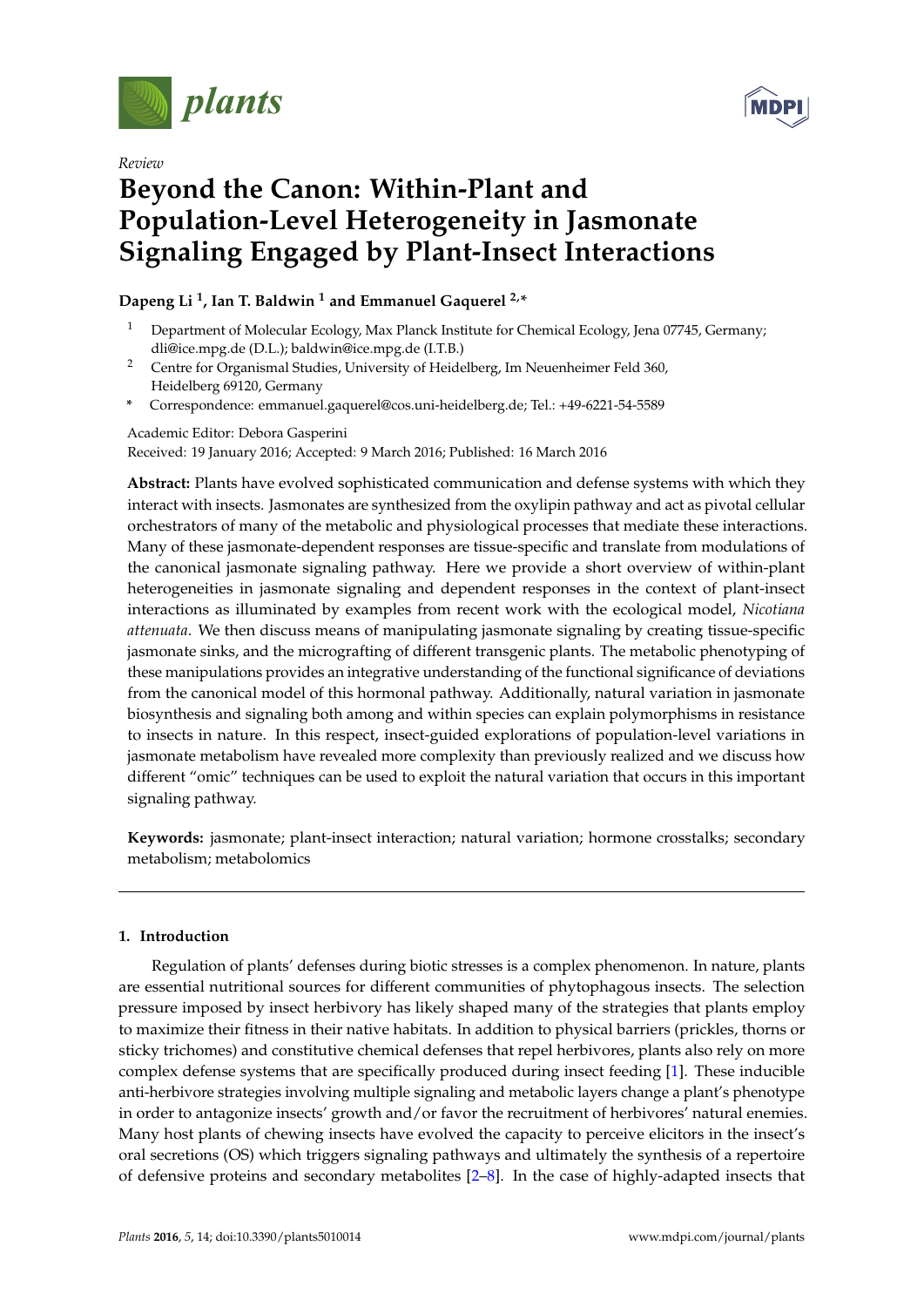evolved counter-adaptations to some of these defensive compounds, the impact of these defenses is frequently limited to the slowing of insect growth or deterrence. As a direct or indirect result, it forces the herbivore to invest in detoxification processes, rather than outright toxicity [\[9–](#page-11-3)[11\]](#page-11-4). As a consequence, plants also employ indirect defenses that increase the foraging efficiency of higher trophic levels that prey upon herbivorous insects by, for example releasing herbivory-induced plant volatiles (HIPVs) [\[9](#page-11-3)[,12](#page-11-5)[–14\]](#page-11-6) or activating tolerance responses involving carbon or nutrient reallocation to less vulnerable plant parts, such as roots [\[15](#page-11-7)[,16\]](#page-11-8).

Most of the above described anti-herbivore direct and indirect responses are modulated across plant tissues and intrinsically connected with rapid changes in jasmonate pools [\[17\]](#page-11-9). Jasmonate biosynthesis and perception have been extensively reviewed [\[18–](#page-12-0)[24\]](#page-12-1) and are therefore not central to this review. Briefly, jasmonate acid (JA) and its derivatives are synthesized from linolenic acid (18:3) molecules released from chloroplast membranes galactolipids and via a first oxidative reaction catalyzed by lipoxygenase (LOX) proteins. (+)-7-iso-jasmonoyl-L-isoleucine (JA-Ile), the most bioactive jasmonate, has well-established roles in orchestrating many of the physiological processes important to plant-insect interactions [\[18](#page-12-0)[,25](#page-12-2)[–30\]](#page-12-3). The perception of jasmonate signaling necessitates the molecular action of the ubiquitin ligase SCFCOI1 complex via a mechanism in which the F-box protein *COI1 (CORONATINE-INSENSITIVE1)* binds to JA-Ile and recruits *JASMONATE ZIM DOMAIN* proteins (*JAZs*) which are then targeted for ubiquitination and subsequent proteosomal degradation, leading to a release of *JAZ*-mediated repression of gene expression [\[31](#page-12-4)[–33\]](#page-12-5).

A first dimension of the specialization of the canonical jasmonate signaling lies in the tissue-specific modulation of jasmonates. Other dimensions of variations from the canonical pathway may result from signaling functions of jasmonates other than JA-Ile. 12-oxophytodienoic acid (OPDA) has notably been shown to activate certain physiological responses, such as tendril coiling and carnivorous trap functions and other transcriptional responses in a *COI1*-independent manner [\[34](#page-12-6)[,35\]](#page-12-7). The fact that *Arabidopsis* possess 12 *JAZ* genes, some of which are subjected to alternative splicing, provides the basis for diversity in small molecule recognition and signaling that may be responsible for additional heterogeneity in jasmonate signaling amongst tissues [\[36,](#page-12-8)[37\]](#page-12-9). An additional dimension in the jasmonate signaling variability space involves the analysis of natural variations existing between geographically distant populations and even in some cases among individuals from populations. In *N. attenuata*, herbivory-induced jasmonate levels greatly vary across geographically-distant accessions and this variation can partly explain differences in levels of secondary metabolite responses [\[38–](#page-12-10)[41\]](#page-13-0). In a recent study, we explored the relationships among natural variation in jasmonate signaling and secondary metabolism to gain structural insights into previously unknown jasmonate-dependent secondary metabolites [\[40\]](#page-13-1). With the rapid advances in untargeted metabolome analysis, the combination of natural variation with deep metabolomic profiling and compound structural analysis, represent a very promising means of revealing the diversity in jasmonate signaling and the specialized metabolism that it regulates.

In this review, we describe modulations of jasmonate signaling in light of plant-insect interactions as illuminated by examples from recent work with the ecological model, *N. attenuata*. To this end, we provide a three-dimensional roadmap traversing within-plant, population-level to metabolic pathway-specific variations in jasmonate signaling and possible deviations from the canonical perspective. We also discuss means of manipulating jasmonate signaling by creating jasmonate sinks, micrografting procedures and a dexamethasone (DEX) system to disentangle tissue- and age-specificities in jasmonate signaling and their responses. Finally, we discuss the prospect of identifying novel jasmonate-regulated defense metabolites using natural variation in jasmonate signaling. In each of these sections, we highlight how deviations in jasmonate signaling can enhance our understanding of the phenotypic adjustments that are regulated during herbivory by this signaling pathway.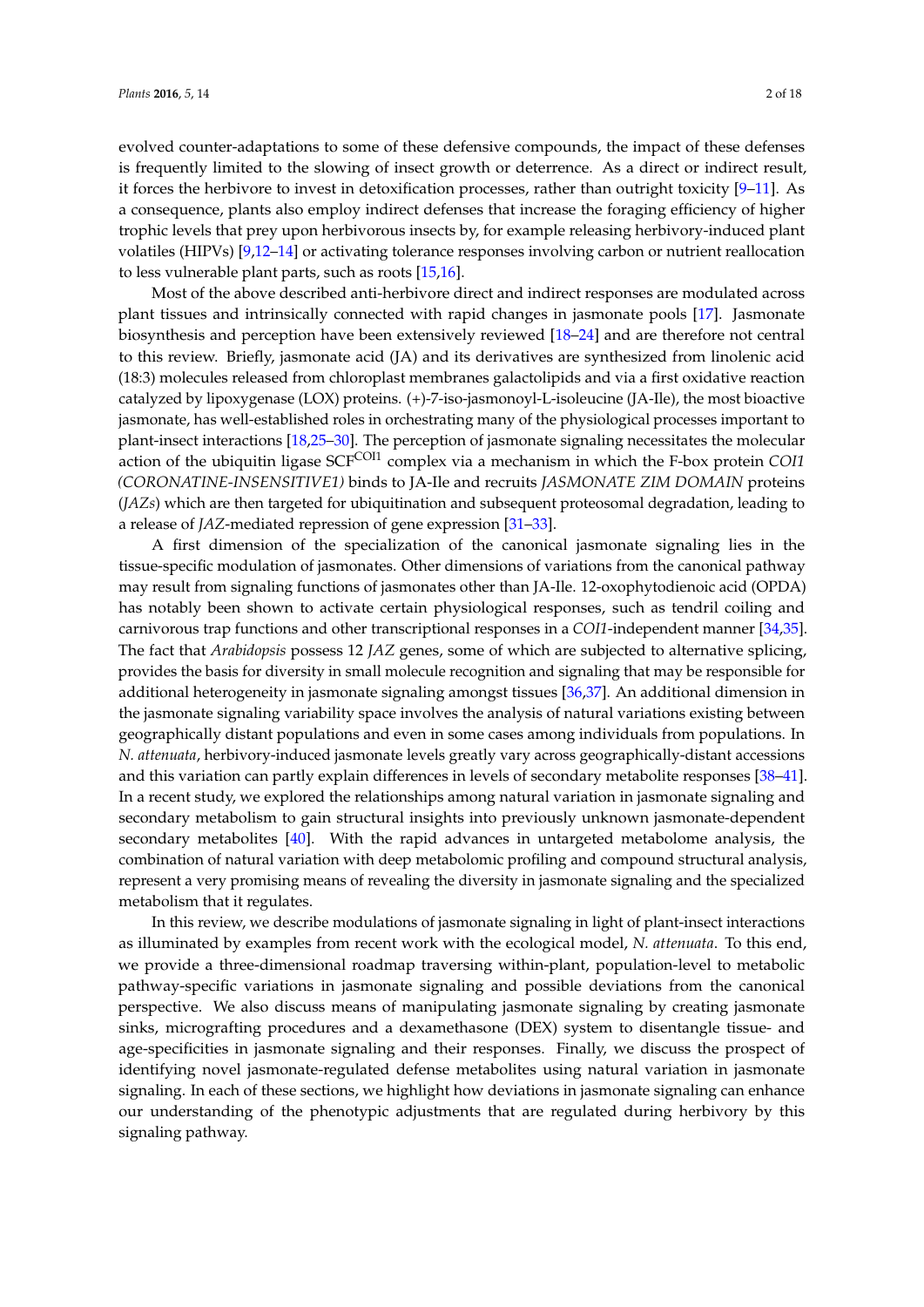#### **2. Within-Plant Heterogeneity in Jasmonate Signaling and Function**

Tissue specificity in metabolism in response to herbivory is thought to be mediated, in part, by tissue-specific deviations in jasmonate signaling [\[42\]](#page-13-2). Spatial variations in the expression of the family of *JAZ* genes suggests that the diversity is not simply an artifact of gene redundancy. Despite the current consensus that *JAZ* proteins act as general repressors of jasmonate signaling, little is known about how individual *JAZ* proteins function. Even in the model plant *Arabidopsis*, phenotypes of plants with individually silenced *JAZ* proteins remain incomplete, and their tissue-specific functions remain poorly understood [\[43,](#page-13-3)[44\]](#page-13-4). *JAZ* genes are differentially expressed in locally elicited leaves, systemic unelicited leaves and roots of *N. attenuata* when elicited by a standardized method mimicking *Manduca sexta* herbivory (wounding plus application of herbivore oral secretions (W+OS)) [\[37\]](#page-12-9). However, this tissue-specific *JAZ* expression is not fully understood and additional work is needed to spatially dissect the function of this *JAZ* regulatory network. Recently, *JAZ10* was successfully employed as a JA-responsive reporter in *Arabidopsis* to identify root-specific activators or repressors of wound signaling [\[45\]](#page-13-5).

Interactions with other hormonal signaling are also likely to contribute to these tissue-specific responses. For example, specific sets of genes encoding auxin- and ethylene-related signaling processes show OS-elicited responses in systemic leaf tissues that are distinct from those in locally treated tissues [\[46\]](#page-13-6). In *Nicotiana tabacum*, jasmonates regulate the expression of *NtPYL4* which encodes an ABA receptor protein affecting the regulation of defensive alkaloids biosynthesis in roots [\[47\]](#page-13-7). An antagonistic crosstalk among brassinosteroids (BRs) and jasmonates specifically alters trichome density and defensive metabolite accumulation in tomato [\[48\]](#page-13-8). Gibberellins (GAs) interplay with jasmonate signaling through the competitive binding of DELLAs, GA signaling transcriptional repressors, to *JAZ* proteins [\[49\]](#page-13-9). The balance of the two negative regulators is flexible according to tissue type [\[50\]](#page-13-10). In contrast to the GA-JA synergism in stamen filament development and antagonism in aboveground defense-growth tradeoffs [\[51](#page-13-11)[,52\]](#page-13-12), a crosstalk between GA and JA has not been yet reported in roots. The interplay between salicylic acid (SA) and jasmonates depends on their tissue-specific concentrations, as SA and JA act synergistically at low concentrations but antagonistically at high concentrations [\[53\]](#page-13-13). The kinetics of hormone accumulation after elicitation strongly influences hormonal crosstalk. When SA and JA pathways are activated simultaneously, SA antagonizes JA signaling; however this repression is largely abolished when the two signaling pathways are not synchronously activated [\[54\]](#page-13-14). Jasmonate-based defense responses to insect herbivory not only vary across tissues but also throughout the ontogeny of a given tissue as a result of complex rearrangements of these interactions among hormonal pathways [\[42\]](#page-13-2). The influence of ontogeny becomes apparent when comparing young with old or even senescing leaves with respect to the amplitude of their herbivory-induced jasmonate bursts and the defense responses they activate. Herbivory-induced jasmonate bursts have been repeatedly shown to be consistently lower in older than in younger tissues. Cytokinins are well known for their roles in inhibiting leaf senescence, a process which jasmonates counter [\[55,](#page-13-15)[56\]](#page-13-16); this interplay between the induction of cytokinins and jasmonates in response to herbivory has been shown in both local and systemic tissues [\[57\]](#page-13-17). Clearly powerful phenotyping tools combined with tissue- and age-specific genetic manipulations are required to fully address how jasmonate-signaling changes over ontogeny and senescence. A schematic model of jasmonate signaling and responses to insect herbivory in *N. attenuata* is presented in Figure [1.](#page-3-0)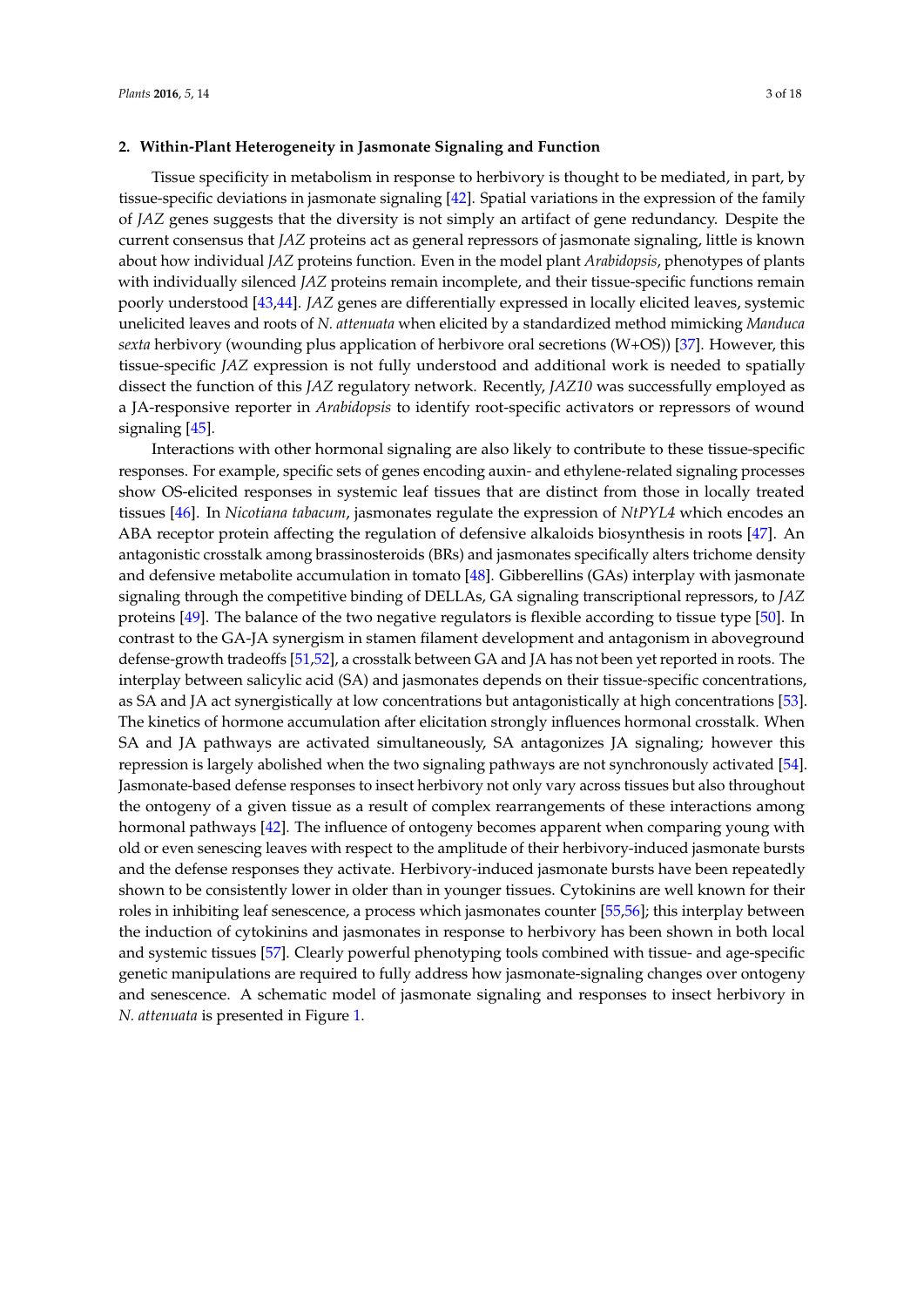<span id="page-3-0"></span>

**Figure 1.** Schematic model of modulations in jasmonate perception, signaling and corresponding **Figure 1.** Schematic model of modulations in jasmonate perception, signaling and corresponding tissue-specific herbivory-elicited responses. New discoveries in jasmonate signaling in the ecological tissue-specific herbivory-elicited responses. New discoveries in jasmonate signaling in the ecological model, *Nicotiana attenuata* are presented. The small circle at the top represents jasmonate biosynthesis model, *Nicotiana attenuata* are presented. The small circle at the top represents jasmonate biosynthesis after herbivore attack; the inner circle represents jasmonate perception and signaling, the outer larger after herbivore attack; the inner circle represents jasmonate perception and signaling, the outer larger circle represents outputs of tissue-specific responses. The six different types of modulations from the circle represents outputs of tissue-specific responses. The six different types of modulations from the canonical model of jasmonate signaling are presented in different colors. White, jasmonate canonical model of jasmonate signaling are presented in different colors. White, jasmonate biosynthesis biosynthesis deviates in different tissue types of leaves; orange, other jasmonate derivatives that are deviates in different tissue types of leaves; orange, other jasmonate derivatives that are likely to serve as ligands need to be discovered; purple, other F-box proteins may serve as functional groups; green, tissue-specific *JAZ* expressions need to be fully investigated; pink, tissue-specific transcription factors are yet to be discovered; blue, deviations of hormonal crosstalk in different tissues. Red texts indicate areas where modulations are likely to take place. *TPL, TOPLESS.* 

#### *2.1. Jasmonate Signaling within-and in Between-Leaves*

When chewing herbivores attack a leaf, a short-distance mobile signal is rapidly triggered, which in turn produces a long-distance mobile signal that moves to unattacked leaves following vascular connections. This short-distance mobile signal travels in particular directions towards the undamaged parts of the attacked leaf where it triggers region-specific jasmonate signaling, while the long-distance signal propagates between leaves to elicit jasmonate signaling and defense responses in distal leaves. Relatively little is known about which signal serves as the initial trigger and how the signaling crosses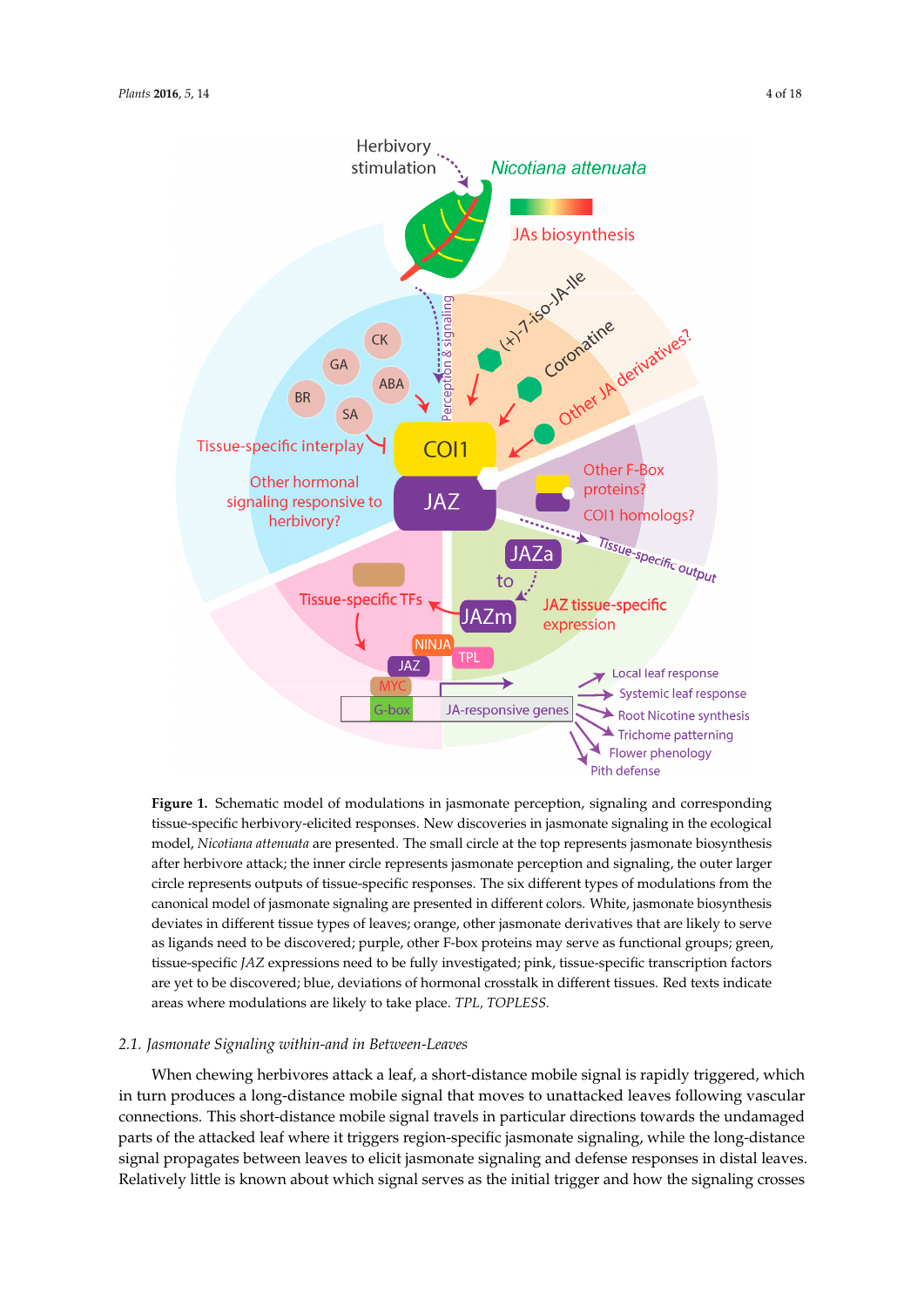from wounded leaves to other plant parts. Electric and hydraulic signals are thought to play a central role in this process [\[58](#page-13-18)[–60\]](#page-14-0). Recently, a major advance in understanding the mechanisms involved in the electrical component of the signal was achieved when *GLUTAMATE RECEPTOR-LIKE* genes (*GLRs*) were found to be involved in the propagation of electrical signals and to elicit wound-induced expression of several *JAZ* genes [\[61\]](#page-14-1).

The importance of jasmonate signaling for systemic defensive traits regulation during insect herbivory was first revealed by the seminal work of C.A. Ryan on the induction of digestive proteinase inhibitors in the *Solanum Lycopersicum* tomato [\[26,](#page-12-11)[27\]](#page-12-12). Several decades of research from multiple laboratories on the genetic bases of jasmonate metabolism and on the regulation of defense metabolism in insects have firmly established the pivotal role played by jasmonates in orchestrating many of the defenses activated at the whole plant-level that antagonize insect performance [\[62\]](#page-14-2). During insect feeding, jasmonate signaling is repeatedly remodeled in both local and systemic tissues by herbivore and damage associated molecular pattern (HAMP and DAMP) elicitors. Jasmonate dynamics detected within- and between-leaf are qualitatively and quantitatively different. In locally-attacked leaves, HAMPs and DAMPs reconfigure the wound response and amplify jasmonate biosynthesis. Local herbivory-induced jasmonate dynamics can be variable across natural populations as well as closely-related species as a result of variations in a plant's ability to perceive HAMP and DAMP elicitors [\[63,](#page-14-3)[64\]](#page-14-4). Importantly, rapid changes in jasmonate dynamics occur not only in herbivore-damaged leaves but also in intact systemic tissues [\[28\]](#page-12-13). In systemic leaves, jasmonates are synthesized *de novo* in response to transported signal activated by HAMP and DAMP elicitors from damaged leaves [\[65\]](#page-14-5). The long distance signaling systems operate at different temporal and spatial scales from those of the short-distance systems. The amount of the jasmonate accumulation and the persistence of the jasmonate levels in undamaged systemic leaves differ from those in wounded leaves  $[65]$ .

In many species, compositional variations in jasmonate profiles have been observed both within and between leaves. In *Arabidopsis*, jasmonate metabolic profiles differ dramatically both in their compositions and accumulations in systemic leaves and midveins of systemic leaves compared with those in local leaves in response to wounding; while within the wounded leaf, certain jasmonate derivatives specifically accumulate in the midvein, distinguishing the jasmonate signatures from those in the lamina [\[66\]](#page-14-6). In *N. attenuata*, the conversion efficiency from JA to JA-Ile greatly differs for different positions relative to the wound site [\[17\]](#page-11-9). Constraints in the spread of herbivory-elicited *MAPKs* (*mitogen-activated protein kinases*) activation are responsible for the inhomogeneity of the jasmonate accumulation and transcriptional responses in different areas of the leaves following simulated insect herbivory [\[67\]](#page-14-7). Most jasmonate biosynthesis enzymes are present at high levels in vascular bundles [\[68](#page-14-8)[,69\]](#page-14-9) reinforcing the pivotal roles of midveins and leaf secondary veins in shaping the spatial heterogeneity of jasmonates within a leaf [\[17\]](#page-11-9). Along this line, *Arabidopsis LOX6*, a lipoxygenase responsible for rapid jasmonate synthesis in tissues distal to wounds, has been shown to be expressed in a group of cells that are tightly associated with xylem vessels. These regions where contact cells are located are highly sensitive to the release of water column tension in response to wounding. The squeeze cell hypothesis elaborated by E.E. Farmer suggests that contact cells that are hydrostatically coupled to the xylem are likely to be squeezed by pressure increases in the xylem after wounding which disperses hydrostatic pressure finally triggers jasmonate synthesis in distal tissues [\[70\]](#page-14-10). Although it is clearly recognized that vascular connectivity among leaves greatly conditions the amplitude of distal jasmonate bursts and dependent-responses, the role of secondary veins in organizing within-leaf spatial spread of jasmonate signaling will requires additional study.

#### *2.2. Root-Mediated Jasmonate Signaling*

Root growth inhibition was one of the first observations of a plant's physiological responses to jasmonates and has been used to screen jasmonate-deficiency and insensitivity which led to the discovery of many important signaling components of the jasmonate pathway such as *JAR1, COI1,*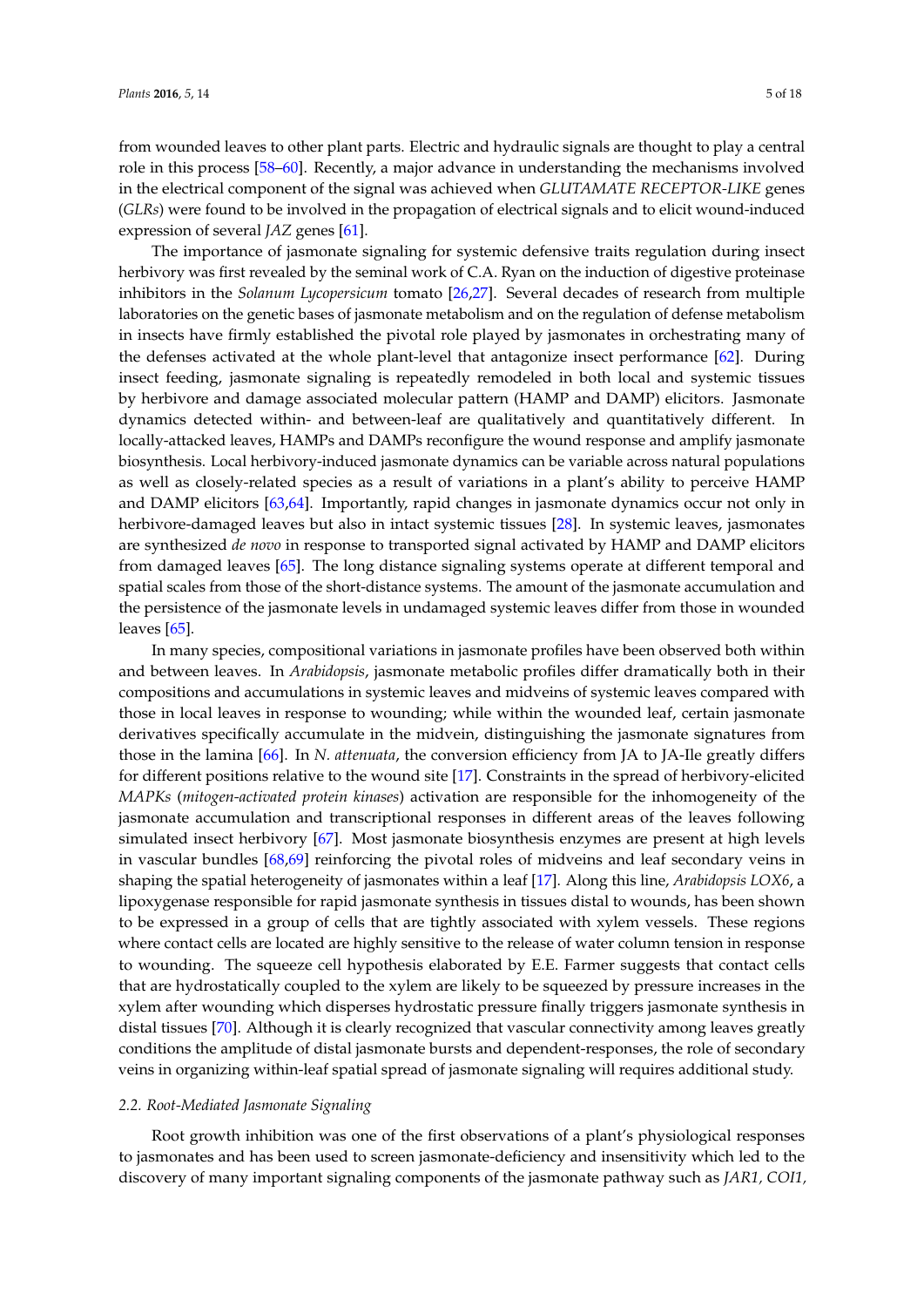*JIN4, JIN1/MYC2, JAI3* or *AXR1*. Root-specific molecular aspects of the jasmonate pathway have been recently investigated in depth with the discovery that the organizational principles of the jasmonate signaling machinery differ significantly between the root and the shoot. In this respect, *NINJA* plays a critical role in repressing jasmonate signaling in roots and thereby maintaining the homeostasis of root growth [\[45\]](#page-13-5). A follow-up study provided experimental support for a negative regulatory role of *MYC2* together with *NINJA* in constraining jasmonate signaling during normal root cell division and elongation after wounding [\[71\]](#page-14-11). These studies provide a molecular framework for understanding the differences in jasmonate signaling between above and belowground organs. In these studies, a *JAZ10* reporter was used to screen for mutants affected in the organ-specific activation of jasmonate signaling in *A. thaliana* seedlings, and highlights the need for tissue-specific manipulations to finely dissect the complexity of jasmonate/*JAZ* regulatory networks.

Relatively little work has been conducted on the role of jasmonate signaling in the regulation of defensive metabolism in roots. The systemic responses in roots during leaf herbivory can exceed the amplitude of some of the best systemic responses detected in aboveground tissues. For instance, the transcriptomic changes activated in roots after *Spodoptera littoralis* herbivory of maize leaves exceeded those observed in damaged leaves [\[72\]](#page-14-12). Consistent with this, genes and metabolites that are differentially perturbed between locally damaged and systemically intact tissues in response to *M. sexta* leaf herbivory in *N. attenuata* exhibit more pronounced differential responses in roots than in the shoot, suggesting a root-specific contribution to leaf-based immunity [\[46\]](#page-13-6). Jasmonate signaling and dependent responses are not only tissue-specific but also dependent on the systemic organs in which elicited responses take place. The jasmonate metabolic profiles of systemic leaves of root-induced plants varies significantly from the profiles of systemic leaves of shoot-induced plants indicating that roots and shoots likely possess different jasmonate signaling pathways that allow plants to tailor their responses optimally to the organs that are damaged [\[73](#page-14-13)[,74\]](#page-14-14).

When leaves of tobacco plants are mechanically wounded or attacked by a shoot herbivore, the plants activate synthesis of nicotine in the roots which is then mobilized to the shoot [\[4\]](#page-11-10). In *N. attenuata*, a long-distance signal travels from damaged leaves to roots and initiates the transcriptional up-regulation of nicotine biosynthetic genes in the roots [\[75\]](#page-14-15). Surprisingly, impairment of jasmonate synthesis and perception in undamaged roots is associated with a priming of jasmonates and abscisic acid (ABA) levels in damaged leaves in response to wounding, indicating that a shoot-root-shoot signaling loop coordinates this whole-plant signaling system [\[76\]](#page-14-16).This result highlights the important point that to comprehensively elucidate patterns of heterogeneity in jasmonate signaling, an understanding of the integrating signaling networks created by the interactions of multiple hormonal pathways is required.

Many plants exhibit an increase in carbon (C) transport from locally damaged leaves as well undamaged systemic leaves to roots in response to herbivore elicitation [\[16](#page-11-8)[,77–](#page-14-17)[82\]](#page-15-0). Such C reallocation might, on the one hand, result in herbivory-induced tolerance via increased C storage and on the other hand, buffer against carbohydrate depletion in roots. Simulated M. sexta herbivory reduces starch and sugar contents in roots of *N. attanuata* which may enable plants to support the synthesis of plant defensive metabolites belowground to attain full defense deployment. Jasmonate signaling plays a key, but not exclusive, function in the regulation of shoot and root carbohydrate turnover.

#### *2.3. Jasmonate Signaling in Tissues Other Than Leaves*

Insect herbivory to plant stems results in distinct jasmonate patterns compared to roots and leaves. When *N. attenuata* is attacked by the larvae of the pith-feeding weevil *Trichobaris mucorea*, it activates a separate spatial defensive strategy in which JA and JA-Ile levels specifically increase in the damaged pith region but not in connected leaves (manuscript in preparation) [\[83\]](#page-15-1). Another interesting example of tissue-specific modulation of jasmonate signaling during plant-insect interactions concerns the dramatic shifts in flower phenology in *N. attenuata*, a phenomenon which is elicited by *M. sexta* leaf herbivory and requires jasmonate signaling. The larvae of *M. sexta*, the important night pollinator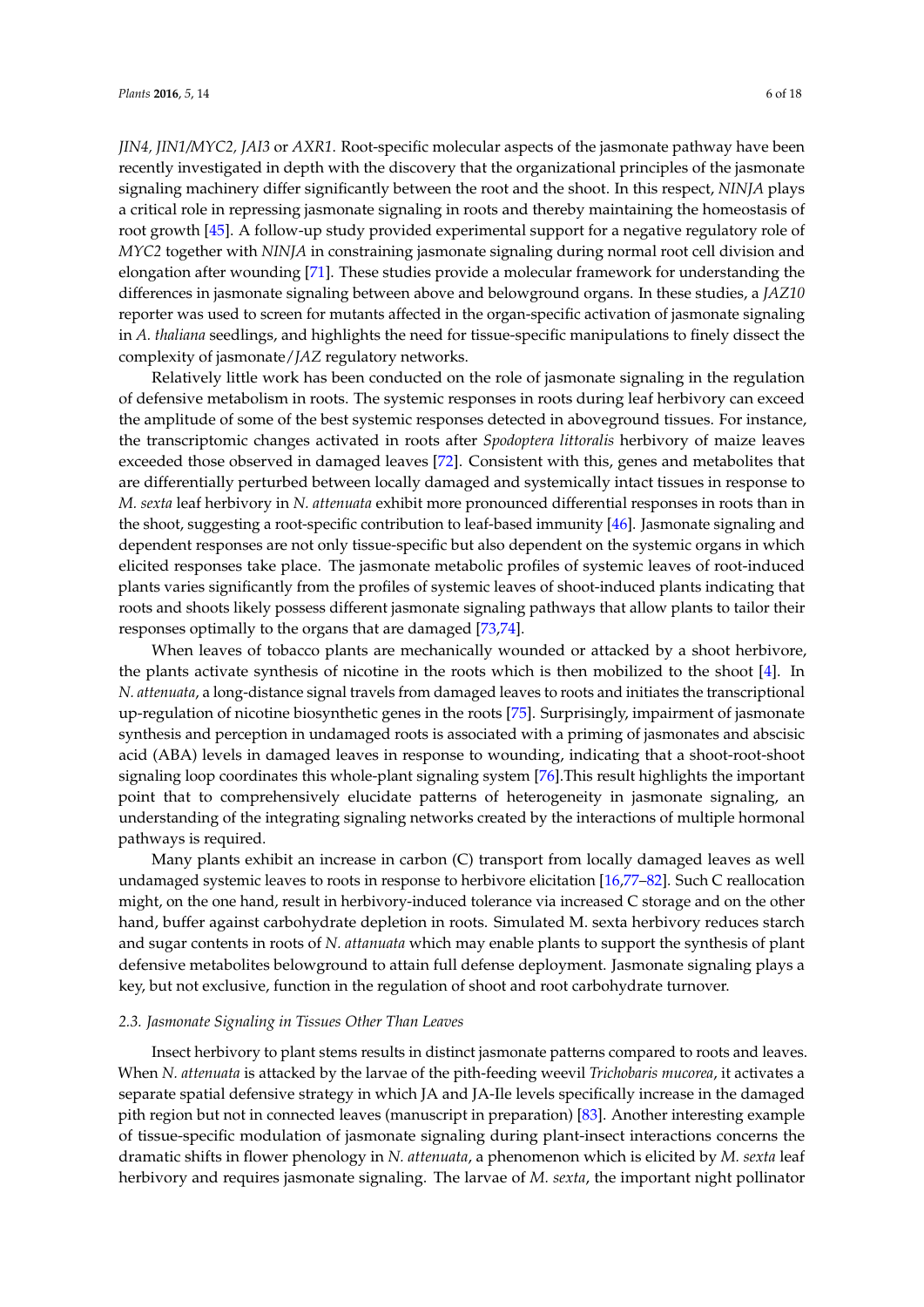hawkmoth of *N. attenuata* flowers, are important herbivores and nectaring during pollination increases oviposition rates. This creates a dilemma for *N. attenuata* in how to attract pollinators without increasing herbivory rates. When *N. attenuata* is attacked by *M. sexta* larvae, the phenology of flowers shifts from night-opening and benzyl acetone scenting flowers to morning-opening flowers that do not scent at night and these flowers attract day-active hummingbirds. This herbivory-elicited shift in floral phenology requires jasmonate signaling [\[84\]](#page-15-2). Although the underlying regulatory mechanism of the flower opening phenology remains unclear, jasmonates play a central role in floral development and maturation [\[85\]](#page-15-3), and the speed and rate of corolla opening is highly dependent on jasmonate signaling [\[86\]](#page-15-4).

Another tissue-specific jasmonate-dependent developmental response related to defense against insects is induced trichome formation. Trichomes often play a role in resistance due to the physical barrier they present to herbivores and for being sites of biosynthesis of various secondary metabolites such as terpenoids, flavonoids and alkaloids that function as direct defenses [\[87,](#page-15-5)[88\]](#page-15-6) as well as acyl sugars that function as indirect defenses by increasing the predation pressure on attacking herbivores [\[89\]](#page-15-7). The tomato mutant *odorless-2* shows altered morphology, density and metabolites in their glandular trichomes, and as a consequence is susceptible to increased attack from both *M. sexta* and Colorado potato beetle larvae in the field [\[90\]](#page-15-8). In *Arabidopsis*, endogenous jasmonates regulate trichome initiation via the *COI1* receptor complex to activate the trichome-specific transcription factors *MYB75* and *GLABRA 3* (*GL3*) leading to development of metabolically active trichomes [\[91](#page-15-9)[,92\]](#page-15-10). Wound-induced trichome formation is mediated by canonical SCFCOI1-dependent jasmonate signaling as *aos* and *coi1*, two mutants that completely lack endogenous jasmonate function show reduced trichome numbers after wounding. Intriguingly, the jar1 mutant which is deficient in the generation of the most bioactive jasmonate compound JA-Ile [\[93\]](#page-15-11) is unaffected in trichome production. This observation suggests that although JA-Ile is the active ligand of SCF<sup>COI1</sup>, other active ligands may be responsible for trichome induction [\[94\]](#page-15-12).

#### **3. Manipulating Tissue-Specific Metabolic Sinks in Jasmonate Signaling**

The most commonly used means of studying hormonal function involves, silencing or knockout mutations of key genes in hormonal biosynthesis pathways [\[95\]](#page-15-13). Substrate availability also severely determines jasmonate biosynthesis output and creating metabolic sinks has previously been shown to yield clean metabolic and signaling outputs by diverting substrates of the targeted metabolites [\[96](#page-15-14)[,97\]](#page-15-15). Manipulating methylation, one of the catalytic reactions used by plants to adjust their pools of hormones, represents a promising approach to unravel jasmonate signaling output and its downstream homeostatic systems [\[98](#page-15-16)[–100\]](#page-16-0). Ectopically expressing *AtJMT* gene in *N. attenuata* redirects jasmonate flux towards MeJA which competes with the production of the bioactive form JA-Ile and thereby down-regulates dependent defensive responses [\[101](#page-16-1)[,102\]](#page-16-2). This redirection of jasmonate metabolism "silences" jasmonate signaling; the creation of metabolic sinks of jasmonates impairs the accumulation of defense-related transcripts but not transcripts of jasmonate biosynthesis genes and the upstream genes in the jasmonate pathway [\[101\]](#page-16-1). With these "jasmonate sink" transformed plants, redirection of jasmonate flux was more pronounced in the midveins and petioles compared with laminas and depleting JA levels clearly accentuated heterogeneities in the jasmonate signatures between local and systemic leaves elicited by simulated herbivory [\[101\]](#page-16-1). In *Arabidospsis*, overexpression of *AtJMT* results in elevated levels of MeJA and normal levels of JA but constitutively enhanced expression of JA biosynthesis related genes and plant resistance to stresses [\[103\]](#page-16-3). It is noteworthy that *N. attenuata* plants ectopically expressing *AtJMT* do not differ from wild type plants in morphology at the rosette stage of growth. When plants reach flowering stage, the overexpression of *JMT* in *N. attenuata* severely alters floral organ maturation, corolla limb opening and volatile emissions which is consistent with the key function of JA-Ile in regulating these processes [\[86\]](#page-15-4). Manipulating tissue-specific jasmonate sinks therefore represents a promising approach to understand the nature of jasmonate homeostasis systems in different organs.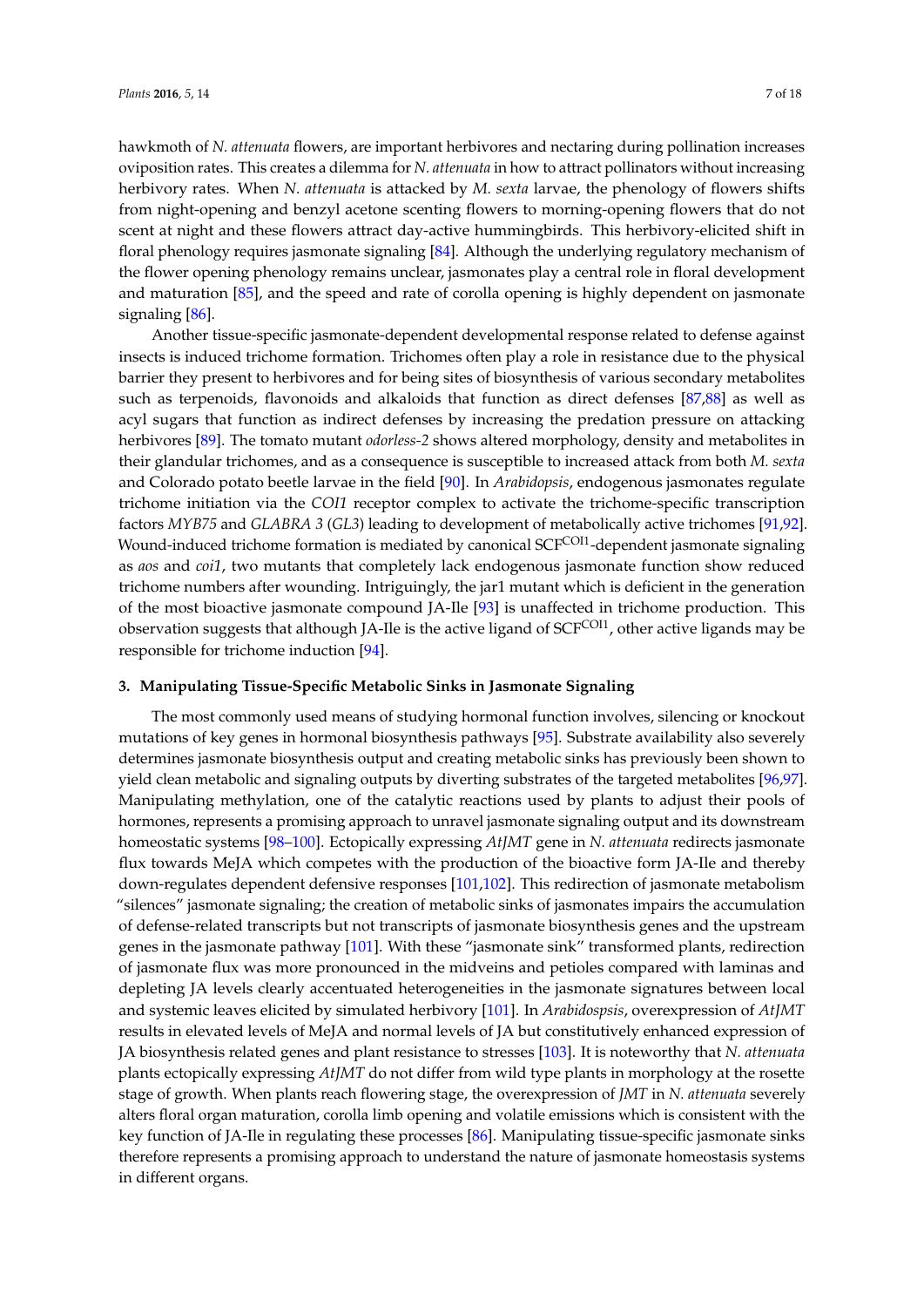Given the spatiotemporal specificity of jasmonate signaling and the similar specificity in the activity patterns of interacting organisms, it would be ideal to have sufficient control over gene expression to manipulate these dynamic interactions in real time in different tissues and ideally also under field conditions. [\[104](#page-16-4)[–106\]](#page-16-5) Dexamethasone (DEX) inducible control over gene expression was first applied in *Arabidopsis* to dissect systemic jasmonate signaling [\[65\]](#page-14-5) and is one of the most sensitive inducible promoter systems available for plant research [\[107\]](#page-16-6). Recently, a DEX-inducible pOp6/LhGR expression system was developed for *N. attenuata* and applied to the spatiotemporal modulation of cytokinin signaling during interactions with native herbivore *Tupiocoris notatus* in both laboratory and field studies [\[65,](#page-14-5)[108\]](#page-16-7). This DEX-inducible transactivating system contains two transcription units: The first unit employs a constitutive CaMV 35S promoter to express a DEX-responsive chimeric transcription factor (LhGR). The second unit consists of six copies of the transcription factor binding site (lac operators "pop") upstream of a minimal CaMV 35S promotor controlling the expression of inverted repeats of the target gene. In this process, spatial resolution in gene silencing is achieved based on the tissue site of DEX application. As such, this DEX-inducible system allows for surgical manipulations of tissue-specific traits while minimizing off-target effects in other tissues, which may confound interactions with non-targeted organisms [\[108\]](#page-16-7). For instance, when inducing the growth of equal-sized lateral branches by apical meristem decapitation, it is possible to achieve branch-specific gene silencing manipulation by the application of the DEX treatment to specific branches without cross-silencing of adjacent branches [\[108\]](#page-16-7). This field-applicable DEX-inducible tool when combined with the *JMT/JME* jasmonate sink expression system in *N. attenuata* plants, will provide an ideal means of disentangling tissue-specific regulation of jasmonate signaling for some of the plant-insect interaction-dependent responses described above. A new frontier will consist in the combination of this DEX-transactivating system with tissue- or cell type-specific promoters when relevant ones are identified in *N. attenuata*.

Additionally, (micro)grafting techniques have provided significant insights into the study of systemic signaling. Grafting experiments with tomato mutants in jasmonate biosynthesis and signaling were first employed to reveal that local jasmonate signaling was required to mount systemic responses in distal leaves [\[109\]](#page-16-8). Recently, a simple and efficient micrografting method first developed for *Arabidopsis* has been developed to manipulate below- and above-ground parts in *N. attenuata* for the study of shoot-root signaling in plant-insect interactions [\[110\]](#page-16-9). The main limitation of this micrografting method is that specific gene silencing is restricted to the root due to the fact that RNAi silencing can move rootward from the shoot. Despite this limitation, the micrografting procedure represents an important advance when combined with silencing/overexpression of genes mediating jasmonate biosynthesis or perception in understanding root- and shoot-specific characterization of gene function [\[76\]](#page-14-16). For example, such micrografting combinations of *N. attenuata* lines have been used to reveal that the transportation of nicotine from roots to shoots requires jasmonate synthesis and JA-Ile perception in both shoot and root compartments [\[76\]](#page-14-16). Additionally, phytohormone profiling of these micrografting combinations revealed an unexpected elevation of ABA levels in damaged leaves of both micrografted empty vector (EV) (shoot)/RNAi COI1 (root) and EV/RNAi *AOC*. This result highlights the importance of the hormonal crosstalk between JA and ABA in the shoot-root-shoot signaling interplay established during leaf herbivory and induced nicotine mobilization to the shoot.

### **4. An insect-Guided Tour of Population-Level Polymorphisms in Jasmonate Signaling and Dependent Responses**

Considerable amounts of natural variation in jasmonates and dependent responses have been identified in many species [\[39](#page-12-14)[,41](#page-13-0)[,111](#page-16-10)[,112\]](#page-16-11). In *Arabidopsis*, MeJA induced gene expressions and glucosinolate accumulation are highly variable among different accessions [\[111,](#page-16-10)[113\]](#page-16-12). Modulations of jasmonate accumulation capacities dramatically influence a plant's performance in nature, notably by affecting the inducibility of insecticidal secondary metabolites. For herbivorous insects, the choice of host plants is essential for their survival and reproduction and insects have therefore evolved complex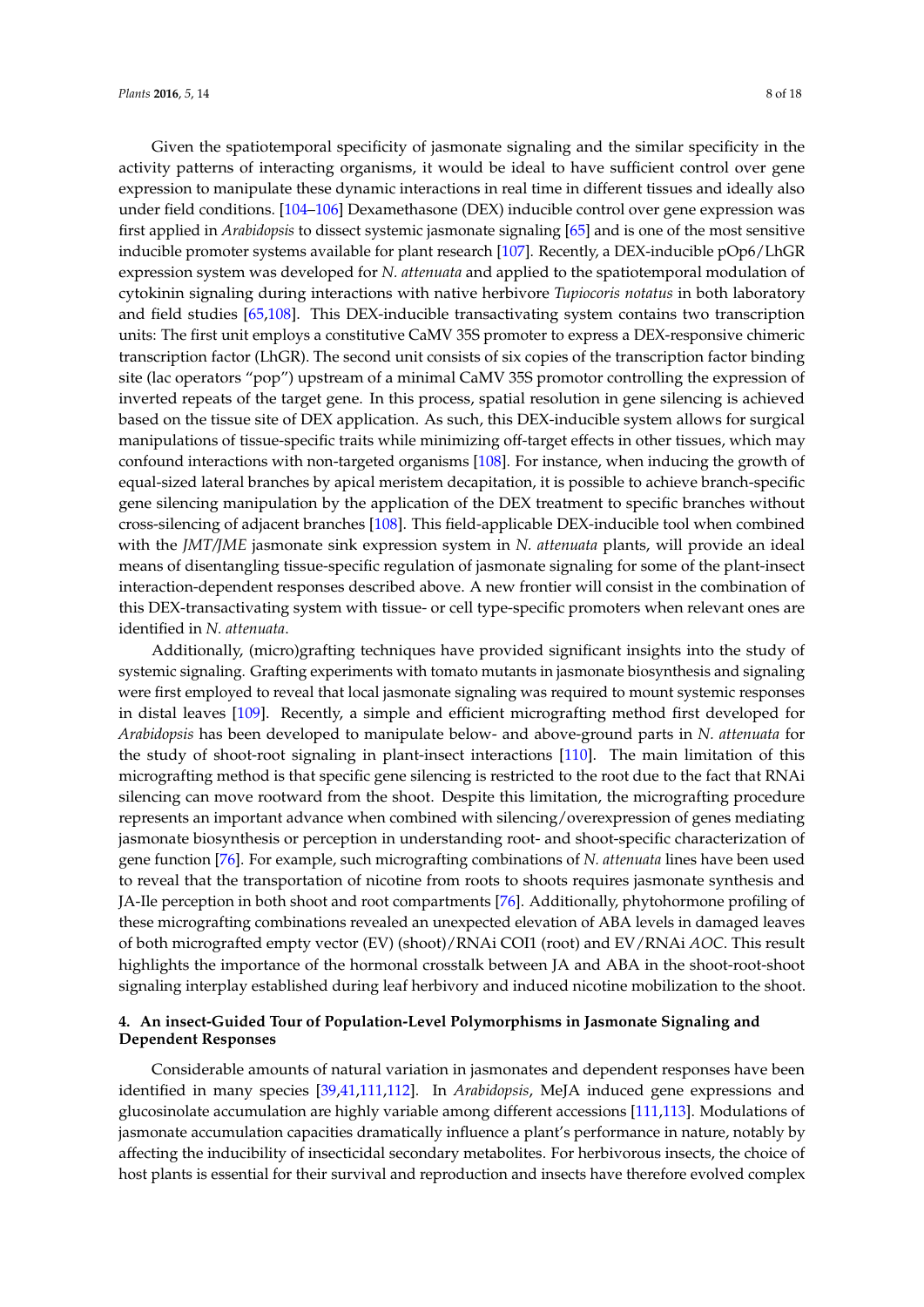sensing and behavioral responses to physical and chemical characteristics of their host plants. In this section, we describe interrelationships between modulations of jasmonate signaling and defense metabolism responses and how these affect a plant's interaction with insects as well as insects' host choice. We also discuss how the survey of natural insect populations ("insect-guided tour") can be used to identify natural variations in jasmonate accumulation and signaling [\[114\]](#page-16-13).

*N. attenuata* populations exhibit a high genetic diversity within populations, which can be as great as that seen among populations [\[115\]](#page-16-14) and this is thought to be in part due to the "fire-chasing" germination behavior of this annual plant in which seeds from long-lived seed banks synchronously geminate in response to smoke-derived germination cues [\[116](#page-16-15)[,117\]](#page-16-16). This post-fire germination behavior could result in high within-population variation due to the recruitment of plants of very different ages into post-fire populations from the long-lived seed banks. Considerable natural variation in herbivory-induced jasmonate signaling and secondary metabolites have been reported from this species [\[38](#page-12-10)[–40\]](#page-13-1) and *N. attenuata* genotypes accumulating low amounts of jasmonate are more severely damaged by folivores such as grasshoppers, leafhoppers, lepidopteran larvae, beetles and stem-boring weevils in the field [\[83,](#page-15-1)[118\]](#page-16-17).

Some phytophagous insects appear to directly sense the jasmonate signaling and/or dependent responses of their host plants to evaluate their suitability as food. For example, the corn earworm *Helicoverpa zea* can respond to jasmonate signals to upregulate the expression of genes important in the detoxification of host plant defenses [\[119\]](#page-16-18). *Empoasca* leafhoppers have also evolved mechanisms to select host plants in nature by eavesdropping on their JA-mediated signaling capacities. This probe-feeding insect preferentially targets jasmonate deficient plants [\[39\]](#page-12-14), but this choice preference is independent of major jasmonate-inducible defense metabolites as well as detectable changes in plant volatiles as revealed from the qualitative and quantitative evaluation of damages from the attack of *Empoasca* leafhoppers on untransformed and jasmonate signaling-deficient transgenic plants under field conditions and the measurement of jasmonate-regulated direct and indirect defense compounds. On the other hand, the special fire-synchronized germination behavior of *N. attenuata* exposes these ephemeral host plants to herbivores from various guilds that colonize the environment after fire, but also to an intense selection for rapid growth with conspecifics and intense competition for resources. Plant's growth-defense trade-offs involving jasmonate regulation might account for the maintenance of low jasmonate-producing genotypes in native populations, providing them with competitive advantages, despite the clear disadvantage of being defenseless and frequently targeted [\[114\]](#page-16-13).

Jasmonate signaling plays a decisive role in modulating regrowth responses after *M. sexta* elicitation among different natural *N. attenuata* populations and across populations, herbivory induced jasmonate production negatively correlates with flower production of regrowing shoots [\[120\]](#page-17-0). Recent studies have revealed additional complexity in the jasmonate signaling pathway and its correlations with the direct and indirect defenses that it regulates. Herbivory-induced concentrations of phytohormones differ significantly among *N. attenuata* accessions, and that individuals even within small populations emit significantly different HIPVs following simulated herbivore elicitation [\[38\]](#page-12-10) which include trans-α-bergamotene, an abundantly produced herbivory-induced sesquiterpene which functions as an indirect defense in nature. Polymorphisms in endogenous jasmonate signaling among accessions induced by herbivory surprisingly barely correlate with variations in HIPVs profiles. Consistently, when comparing *N. attenuata* Arizona (AZ) and Utah (UT) accessions, the AZ accession was shown to exhibit similar capabilities in producing HIPVs despite having jasmonate accumulations that are half those observed in the UT accession [\[121](#page-17-1)[,122\]](#page-17-2).

## **5. Using Natural Variation to Bridge the Gap Between Jasmonate Signaling and Elicited Metabolites**

Natural variation has been extensively used to discover the function of genes. With current advances in sequencing and with the use of multi-parent advanced generation inter-cross (MAGIC) and recombinant inbred lines (RILs) combined with analytical approaches such as liquid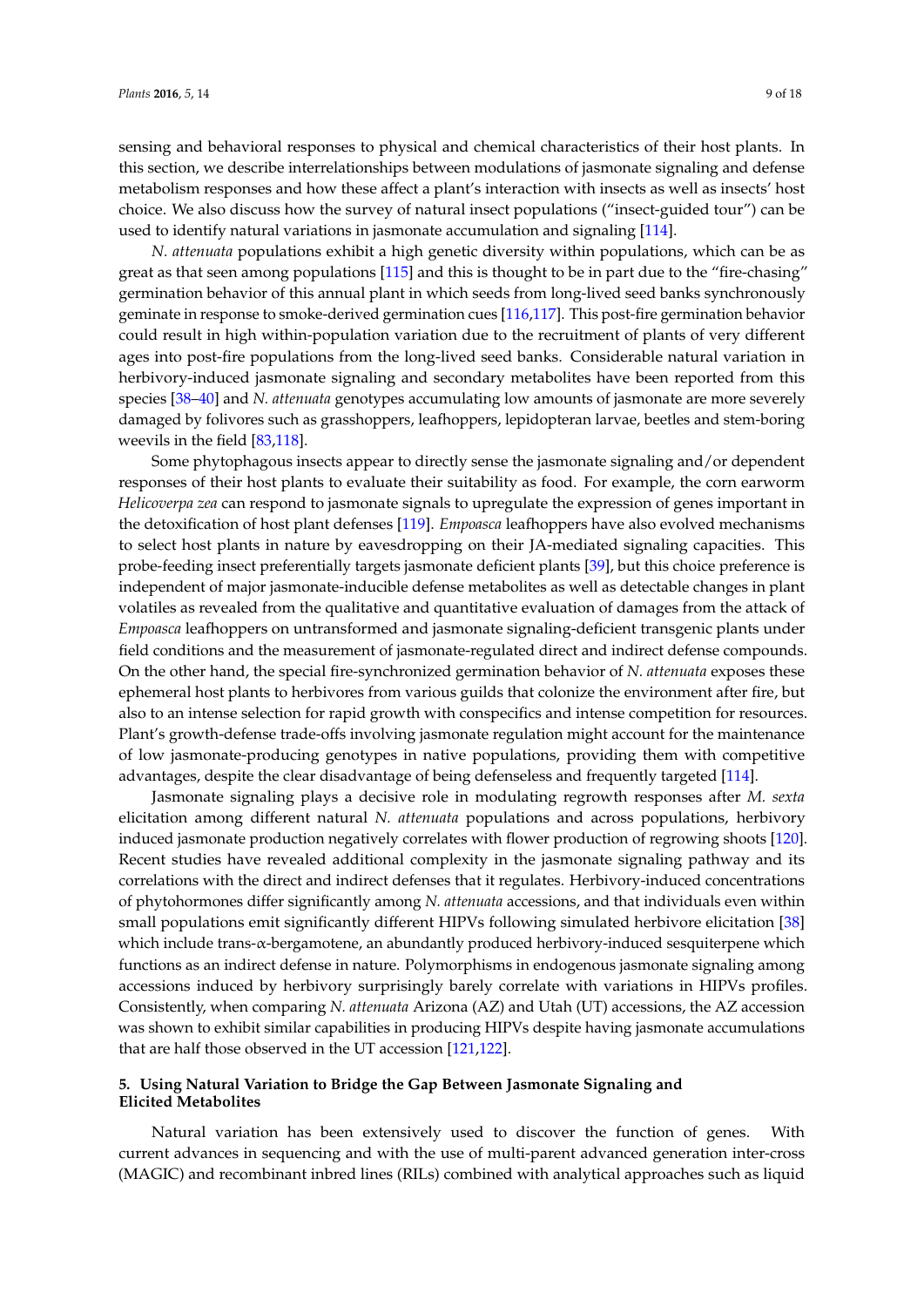chromatography-mass spectrometry (LC-MS) and NMR for targeted metabolic analysis, the exploration of natural variations in both model and crop species can now be used to identify the genetic fundamentals of metabolic traits via quantitative traits locus mapping [\[123–](#page-17-3)[125\]](#page-17-4). Large-scale metabolic quantitative trait loci (mQTL) combined with correlation-based network analysis can powerfully query the genomic regions harboring particular secondary metabolic traits [\[126](#page-17-5)[,127\]](#page-17-6). Similar approaches can be used in the analysis of large-scale defense metabolism by correlating the variation across different genotypes with the aim of identifying naturally variable and jasmonate-dependent metabolic traits. To implement such an approach, the challenge of the large-scale acquisition of analytical data on as many secondary metabolites as possible for a given tissue needs to be addressed. Hypotheses about the identity of unknown metabolites can be evaluated by patterns of co-regulation for intermediates within a biosynthetic pathway [\[128\]](#page-17-7). Such approaches can be progressively expanded to other metabolites beyond those with already known pathway assignments by correlating their variation with those detected at the level of metabolic genes, such as recently implemented in rice and maize and but also for non-model system plants [\[129](#page-17-8)[–132\]](#page-17-9). Recently, we developed a metabolomics and computational pipeline using a non-targeted tandem mass spectrometry (MS/MS) approach to resolve the chemodiversity existing in secondary metabolic responses to herbivory elicitation in native populations of *N. attenuata* [\[40\]](#page-13-1). The non-targeted MS/MS approach generates non-targeted MS/MS data for all mass signals detected and allows researchers to capture a comprehensive picture of the metabolic diversity detected in these natural populations. Moreover, the use of natural variation patterns across genotypes of a species for a given tissue (in this study, rosette leaves) can support the annotation of previously poorly explored metabolite groups and in theory be extended to other types of sample comparisons, for instance to monitor tissue-wide metabolic variations. Navigating the metabolic natural variation map created in this study showed that both jasmonate metabolism and plants' defensive metabolites elicited by herbivory exhibit high diversity among accessions. However, investigating the correlation between these secondary metabolites induced by herbivory and induced jasmonate levels revealed that the patterns of natural variation detected for these metabolites only partly overlap with upstream variations in jasmonate production [\[40\]](#page-13-1). Significant correlations were detected for some of these herbivory-inducible metabolites with either JA or JA-Ile levels but rarely with both. This partial uncoupling between jasmonate variations and quantitative differences in many of the metabolic profiles after herbivory suggests that the jasmonate-mediated metabolic accumulation mechanism is under a complex regulation system which might involve additional components besides the canonical jasmonate signaling pathway (Figure [2\)](#page-10-0).

Non-targeted MS/MS profiling has the potential to identify unknown metabolites that could be involved in anti-herbivore defenses. The problem is that stress-responsive secondary metabolites are extremely structurally diverse and most plant metabolite databases are too sparsely populated to provide useful hints on these unknown structures. Innovative approaches have therefore to be implemented to accelerate the annotation of MS/MS data. One of the successful approaches pioneered by the Dorrestein laboratory involves the creation of MS/MS molecular networks. This approach involves the generation of networks in which mass spectra (nodes) from one data-set are clustered using edges whose length is inversely proportional to the pairwise similarity between spectra. This molecular networking facilitates the mining of unknown metabolites clustered adjacent to known ones. The network view of large metabolomics data-sets also allows for the combined visualization of other biological information linked to a given metabolite (MS/MS spectrum). This possibility was used to visualize statistical descriptors of natural variation for each MS/MS spectrum (nodes in the network) [\[40\]](#page-13-1), and co-regulation patterns with different jasmonates. More generally, we predicted that such MS/MS network approaches can profoundly advance our understanding of the metabolic heterogeneity associated with modulations of the jasmonate signaling pathway (Figure [2\)](#page-10-0) among different tissue types and/or as result of different stress conditions.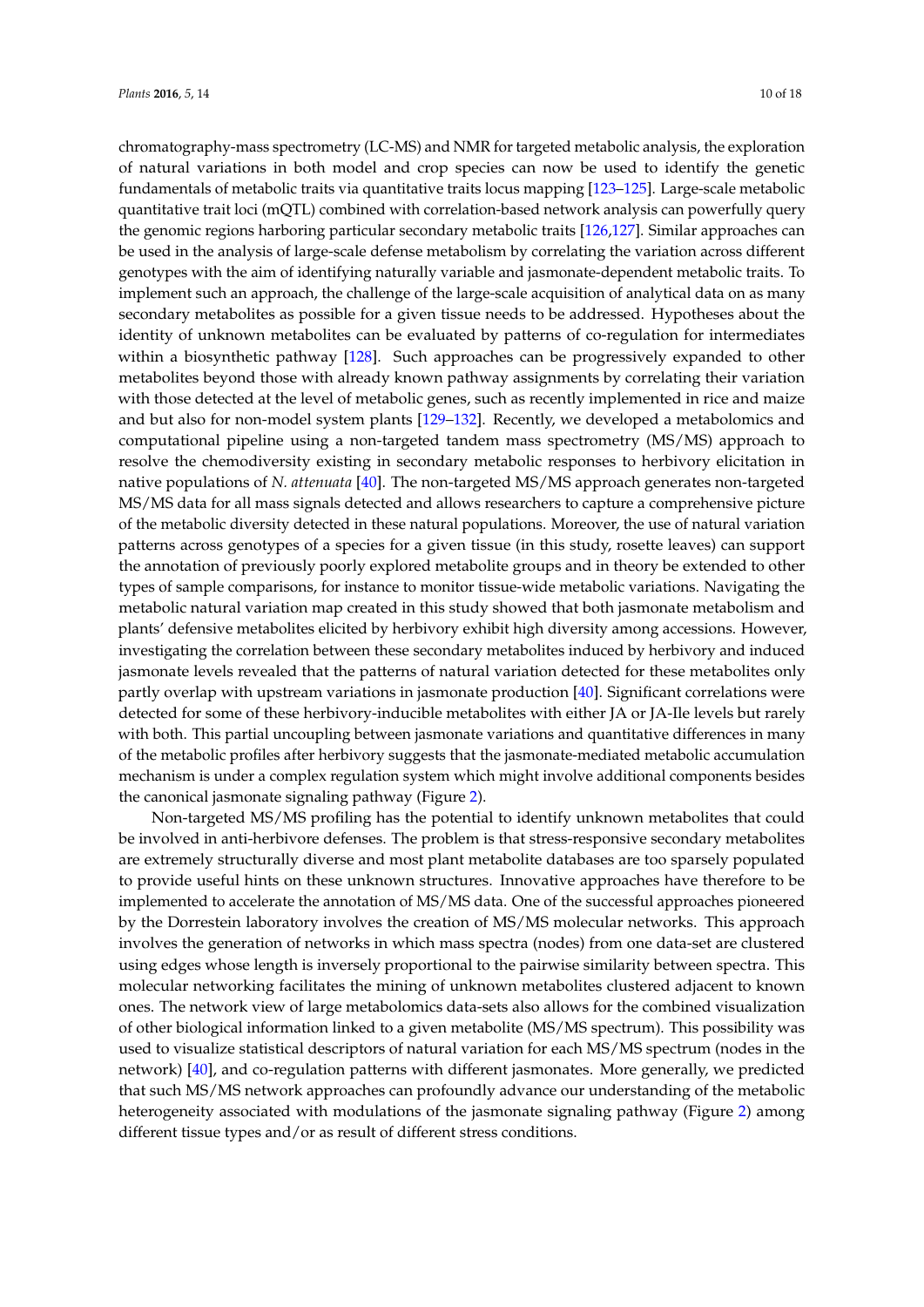<span id="page-10-0"></span>

**Figure 2.** Population-level quantitative variations in herbivore-elicited metabolites only partly **Figure 2.** Population-level quantitative variations in herbivore-elicited metabolites only partly overlaps with jasmonate accumulation polymorphisms. The figure is modified from [\[40\]](#page-13-1). Density distribution plots of JA and JA-Ile (x axis, area of intensities and y axis, fitted density with histogram) distribution plots of JA and JA-Ile (x axis, area of intensities and y axis, fitted density with histogram) (123 samples) illustrate the patterns of natural variation in JA and JA-Ile levels as analyzed by targeted LC-MS/MS/MS workflows for leaf samples collected 1 h after simulated herbivory from glasshouse-grown accessions of *N. attenuata*. Heatmaps of pairwise Pearson correlation coefficients (PCCs) (only PCCs with either JA or JA-Ile  $>0.3$  are shown) illustrate significant co-regulation patterns between metabolite relative levels and JA and JA-Ile levels. Examples of known and unknown metabolites are depicted in density plots and scatter plots (colored with different color boxes accordingly). The herbivory-inducible defense compound, Nicotianoside IV, correlates significantly with JA whereas N-caffeoylputrescine shows significant correlation with JA-Ile. Unknown *m/z* 848.68 and 245.07 exhibit poor correlations with JA or JA-Ile. Discovering the identity of these and other unknown compounds exhibiting significant correlation scores with JA and JA-Ile levels will be the future research to uncover novel defensive metabolites in *N. attenuata*. topic of future research to uncover novel defensive metabolites in *N. attenuata*.

## **6. Conclusions and Perspectives 6. Conclusions and Perspectives**

More than 50 years of research in jasmonate metabolism and regulation have established the More than 50 years of research in jasmonate metabolism and regulation have established the importance of this signaling pathway for a plant's ecological interactions, particularly those with importance of this signaling pathway for a plant's ecological interactions, particularly those with insects. An increasing number of studies demonstrate that tissue-specific responses to herbivory are are also associated with tissue-specific regulation in jasmonate signaling. The development of more sensitive and comprehensive analytical tools becomes increasingly important to improve the analysis of temporal modulations across multiple tissues and of the metabolites that are regulated downstream and function as defenses during herbivory. The acquisition of MS/MS metabolite data and the generation of structurally rich MS/MS similarity networks will facilitate the exploration of the in metabolic responses harbored in native plant populations will greatly enrich our understanding of the diversity in metabolic outcomes that jasmonate signaling can trigger and provide a healthy antidote to the typological thinking that emerges from focusing too much on models raised in the rarefied environments of growth chambers with little of the environmental complexity that sculpted insects. An increasing number of studies demonstrate that tissue-specific responses to herbivory multiple metabolic layers that make up plants' defense responses. The analysis of natural variation the diversity of specialized metabolism.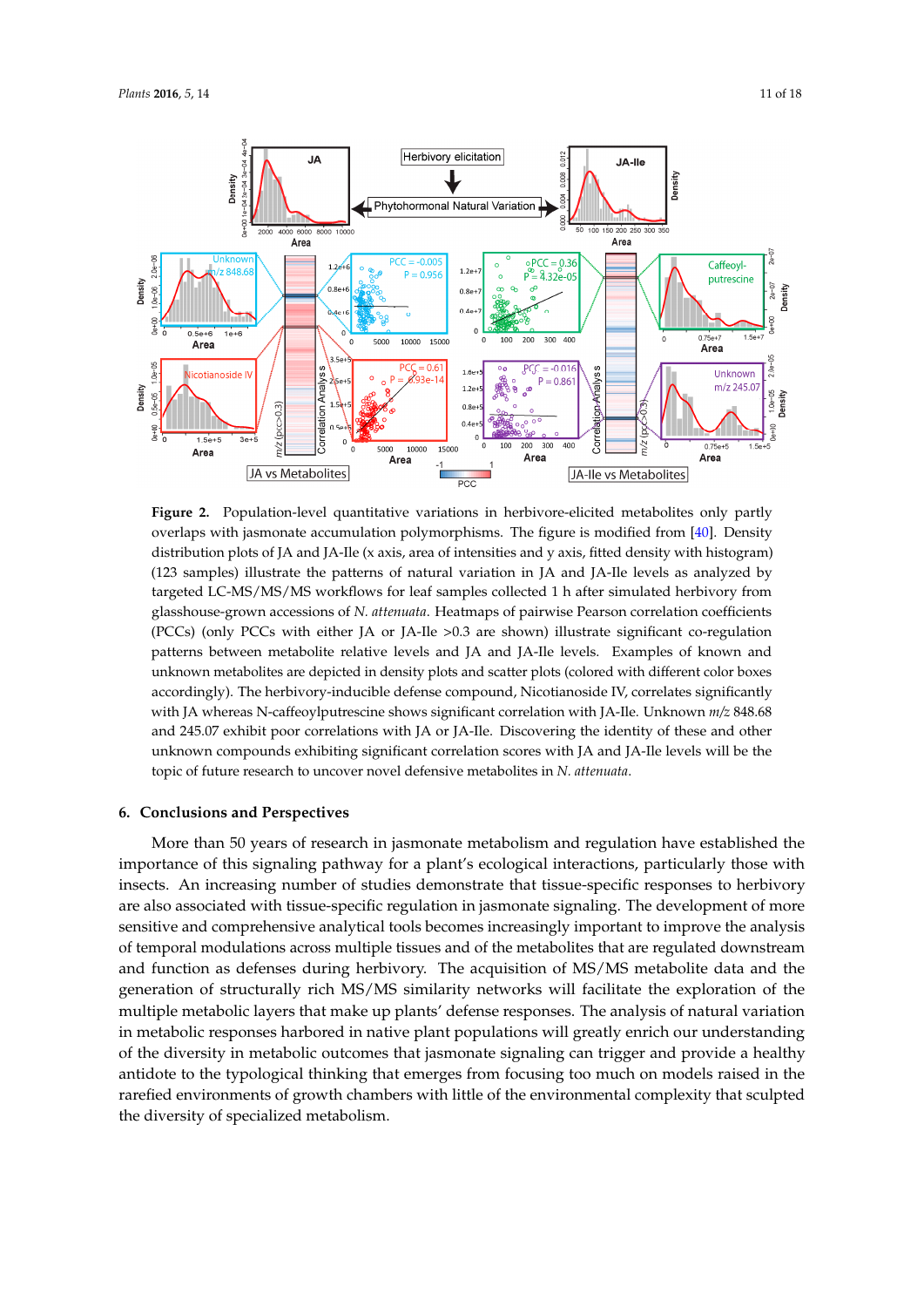**Acknowledgments:** Dapeng Li and Ian T. Baldwin are funded by the Max-Planck-Society and by Advanced Grant no. 293926 of the European Research Council to Ian T. Baldwin; Emmanuel Gaquerel's research in Heidelberg is supported within the framework of the Deutsche Forschungsgemeinschaft Excellence Initiative to the University of Heidelberg.

**Author Contributions:** All authors contributed to the writing, revising and proofreading of the paper.

**Conflicts of Interest:** The authors declare that there are no conflicts of interest.

#### **References**

- <span id="page-11-0"></span>1. Ballare, C.L. Jasmonate-induced defenses: A tale of intelligence, collaborators and rascals. *Trends Plant Sci.* **2011**, *16*, 249–257. [\[CrossRef\]](http://dx.doi.org/10.1016/j.tplants.2010.12.001) [\[PubMed\]](http://www.ncbi.nlm.nih.gov/pubmed/21216178)
- <span id="page-11-1"></span>2. McConn, M.; Creelman, R.A.; Bell, E.; Mullet, J.E.; Browse, J. Jasmonate is essential for insect defense in *Arabidopsis*. *Proc. Natl. Acad. Sci. USA* **1997**, *94*, 5473–5477. [\[CrossRef\]](http://dx.doi.org/10.1073/pnas.94.10.5473) [\[PubMed\]](http://www.ncbi.nlm.nih.gov/pubmed/11038546)
- 3. Karban, R.; Myers, J.H. Induced plant-responses to herbivory. *Annu. Rev. Ecol. Syst.* **1989**, *20*, 331–348. [\[CrossRef\]](http://dx.doi.org/10.1146/annurev.es.20.110189.001555)
- <span id="page-11-10"></span>4. Baldwin, I.T. Jasmonate-induced responses are costly but benefit plants under attack in native populations. *Proc. Natl. Acad. Sci. USA* **1998**, *95*, 8113–8118. [\[CrossRef\]](http://dx.doi.org/10.1073/pnas.95.14.8113) [\[PubMed\]](http://www.ncbi.nlm.nih.gov/pubmed/9653149)
- 5. Moore, B.D.; Andrew, R.L.; Kulheim, C.; Foley, W.J. Explaining intraspecific diversity in plant secondary metabolites in an ecological context. *New Phytol.* **2014**, *201*, 733–750. [\[CrossRef\]](http://dx.doi.org/10.1111/nph.12526) [\[PubMed\]](http://www.ncbi.nlm.nih.gov/pubmed/24117919)
- 6. Onkokesung, N.; Gaquerel, E.; Kotkar, H.; Kaur, H.; Baldwin, I.T.; Galis, I. MYB8 controls inducible phenolamide levels by activating three novel hydroxycinnamoyl-coenzyme A: Polyamine transferases in *Nicotiana attenuata*. *Plant Physiol.* **2012**, *158*, 389–407. [\[CrossRef\]](http://dx.doi.org/10.1104/pp.111.187229) [\[PubMed\]](http://www.ncbi.nlm.nih.gov/pubmed/22082505)
- 7. Heiling, S.; Schuman, M.C.; Schoettner, M.; Mukerjee, P.; Berger, B.; Schneider, B.; Jassbi, A.R.; Baldwin, I.T. Jasmonate and ppHsystemin regulate key malonylation steps in the biosynthesis of 17-hydroxygeranyllinalool diterpene glycosides, an abundant and effective direct defense against herbivores in *Nicotiana attenuata*. *Plant Cell* **2010**, *22*, 273–292. [\[CrossRef\]](http://dx.doi.org/10.1105/tpc.109.071449) [\[PubMed\]](http://www.ncbi.nlm.nih.gov/pubmed/20081114)
- <span id="page-11-2"></span>8. Halitschke, R.; Schittko, U.; Pohnert, G.; Boland, W.; Baldwin, I.T. Molecular interactions between the specialist herbivore *Manduca sexta* (*Lepidoptera, Sphingidae*) and its natural host *Nicotiana attenuata*. III. Fatty acid-amino acid conjugates in herbivore oral secretions are necessary and sufficient for herbivore-specific plant responses. *Plant Physiol.* **2001**, *125*, 711–717. [\[PubMed\]](http://www.ncbi.nlm.nih.gov/pubmed/11161028)
- <span id="page-11-3"></span>9. Schuman, M.C.; Barthel, K.; Baldwin, I.T. Herbivory-induced volatiles function as defenses increasing fitness of the native plant *Nicotiana attenuata* in nature. *Elife* **2012**. [\[CrossRef\]](http://dx.doi.org/10.7554/eLife.00007) [\[PubMed\]](http://www.ncbi.nlm.nih.gov/pubmed/23066503)
- 10. Steppuhn, A.; Gase, K.; Krock, B.; Halitschke, R.; Baldwin, I.T. Nicotine's defensive function in nature. *PLoS Biol.* **2004**, *2*, 1074–1080. [\[CrossRef\]](http://dx.doi.org/10.1371/journal.pbio.0020217) [\[PubMed\]](http://www.ncbi.nlm.nih.gov/pubmed/15314646)
- <span id="page-11-4"></span>11. Zavala, J.A.; Giri, A.P.; Jongsma, M.A.; Baldwin, I.T. Digestive duet: Midgut digestive proteinases of *Manduca sexta* ingesting *Nicotiana attenuata* with manipulated trypsin proteinase inhibitor expression. *PLoS ONE* **2008**, *3*, e2008. [\[CrossRef\]](http://dx.doi.org/10.1371/journal.pone.0002008) [\[PubMed\]](http://www.ncbi.nlm.nih.gov/pubmed/18431489)
- <span id="page-11-5"></span>12. Kessler, A.; Baldwin, I.T. Defensive function of herbivore-induced plant volatile emissions in nature. *Science* **2001**, *291*, 2141–2144. [\[CrossRef\]](http://dx.doi.org/10.1126/science.291.5511.2141) [\[PubMed\]](http://www.ncbi.nlm.nih.gov/pubmed/11251117)
- 13. Allmann, S.; Baldwin, I.T. Insects betray themselves in nature to predators by rapid isomerization of green leaf volatiles. *Science* **2010**, *329*, 1075–1078. [\[CrossRef\]](http://dx.doi.org/10.1126/science.1191634) [\[PubMed\]](http://www.ncbi.nlm.nih.gov/pubmed/20798319)
- <span id="page-11-6"></span>14. Halitschke, R.; Stenberg, J.A.; Kessler, D.; Kessler, A.; Baldwin, I.T. Shared signals—-"Alarm calls" from plants increase apparency to herbivores and their enemies in nature. *Ecol. Lett.* **2008**, *11*, 24–34. [\[CrossRef\]](http://dx.doi.org/10.1111/j.1461-0248.2007.01123.x) [\[PubMed\]](http://www.ncbi.nlm.nih.gov/pubmed/17961175)
- <span id="page-11-7"></span>15. Schwachtje, J.; Baldwin, I.T. Why does herbivore attack reconfigure primary metabolism? *Plant Physiol.* **2008**, *146*, 845–851. [\[CrossRef\]](http://dx.doi.org/10.1104/pp.107.112490) [\[PubMed\]](http://www.ncbi.nlm.nih.gov/pubmed/18316639)
- <span id="page-11-8"></span>16. Schwachtje, J.; Minchin, P.E.H.; Jahnke, S.; van Dongen, J.T.; Schittko, U.; Baldwin, I.T. SNF1-related kinases allow plants to tolerate herbivory by allocating carbon to roots. *Proc. Natl. Acad. Sci. USA* **2006**, *103*, 12935–12940. [\[CrossRef\]](http://dx.doi.org/10.1073/pnas.0602316103) [\[PubMed\]](http://www.ncbi.nlm.nih.gov/pubmed/16912118)
- <span id="page-11-9"></span>17. Stork, W.; Diezel, C.; Halitschke, R.; Galis, I.; Baldwin, I.T. An ecological analysis of the herbivory-elicited JA burst and its metabolism: Plant memory processes and predictions of the moving target model. *PLoS ONE* **2009**, *4*, e4697. [\[CrossRef\]](http://dx.doi.org/10.1371/journal.pone.0004697) [\[PubMed\]](http://www.ncbi.nlm.nih.gov/pubmed/19277115)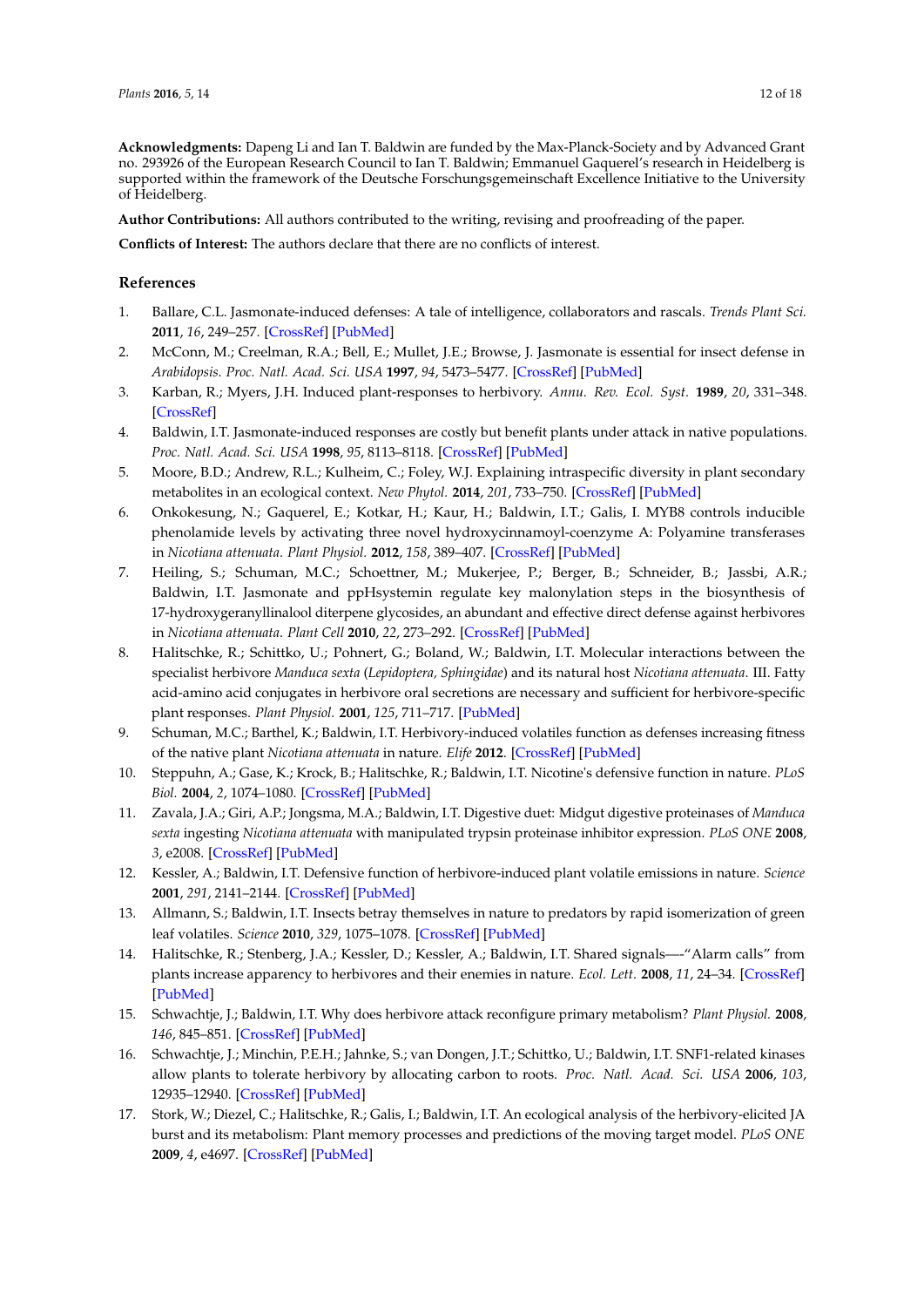- <span id="page-12-0"></span>18. Wasternack, C.; Hause, B. Jasmonates: Biosynthesis, perception, signal transduction and action in plant stress response, growth and development. An update to the 2007 review in Annals of Botany. *Ann. Bot.* **2013**, *111*, 1021–1058. [\[CrossRef\]](http://dx.doi.org/10.1093/aob/mct067) [\[PubMed\]](http://www.ncbi.nlm.nih.gov/pubmed/23558912)
- 19. Wasternack, C. How jasmonates earned their laurels: Past and present. *J. Plant Growth Regul.* **2015**, *34*, 761–794. [\[CrossRef\]](http://dx.doi.org/10.1007/s00344-015-9526-5)
- 20. Wasternack, C. Jasmonates: An update on biosynthesis, signal transduction and action in plant stress response, growth and development. *Ann. Bot.* **2007**, *100*, 681–697. [\[CrossRef\]](http://dx.doi.org/10.1093/aob/mcm079) [\[PubMed\]](http://www.ncbi.nlm.nih.gov/pubmed/17513307)
- 21. Kombrink, E. Chemical and genetic exploration of jasmonate biosynthesis and signaling paths. *Planta* **2012**, *236*, 1351–1366. [\[CrossRef\]](http://dx.doi.org/10.1007/s00425-012-1705-z) [\[PubMed\]](http://www.ncbi.nlm.nih.gov/pubmed/23011567)
- 22. Shan, X.; Yan, J.; Xie, D. Comparison of phytohormone signaling mechanisms. *Curr. Opin. Plant Biol.* **2012**, *15*, 84–91. [\[CrossRef\]](http://dx.doi.org/10.1016/j.pbi.2011.09.006) [\[PubMed\]](http://www.ncbi.nlm.nih.gov/pubmed/22001935)
- 23. Chini, A.; Boter, M.; Solano, R. Plant oxylipins: COI1/JAZs/MYC2 as the core jasmonic acid-signalling module. *FEBS J.* **2009**, *276*, 4682–4692. [\[CrossRef\]](http://dx.doi.org/10.1111/j.1742-4658.2009.07194.x) [\[PubMed\]](http://www.ncbi.nlm.nih.gov/pubmed/19663905)
- <span id="page-12-1"></span>24. Katsir, L.; Chung, H.S.; Koo, A.J.; Howe, G.A. Jasmonate signaling: A conserved mechanism of hormone sensing. *Curr. Opin. Plant Biol.* **2008**, *11*, 428–435. [\[CrossRef\]](http://dx.doi.org/10.1016/j.pbi.2008.05.004) [\[PubMed\]](http://www.ncbi.nlm.nih.gov/pubmed/18583180)
- <span id="page-12-2"></span>25. Bannenberg, G.; Martinez, M.; Hamberg, M.; Castresana, C. Diversity of the enzymatic activity in the lipoxygenase gene family of *Arabidopsis thaliana*. *Lipids* **2009**, *44*, 85–95. [\[CrossRef\]](http://dx.doi.org/10.1007/s11745-008-3245-7) [\[PubMed\]](http://www.ncbi.nlm.nih.gov/pubmed/18949503)
- <span id="page-12-11"></span>26. Farmer, E.E.; Ryan, C.A. Interplant communication—-Airborne methyl jasmonate induces synthesis of proteinase-inhibitors in plant-leaves. *Proc. Natl. Acad. Sci. USA* **1990**, *87*, 7713–7716. [\[CrossRef\]](http://dx.doi.org/10.1073/pnas.87.19.7713) [\[PubMed\]](http://www.ncbi.nlm.nih.gov/pubmed/11607107)
- <span id="page-12-12"></span>27. Farmer, E.E.; Ryan, C.A. Octadecanoid precursors of jasmonic acid activate the synthesis of wound-inducible proteinase-inhibitors. *Plant Cell* **1992**, *4*, 129–134. [\[CrossRef\]](http://dx.doi.org/10.1105/tpc.4.2.129) [\[PubMed\]](http://www.ncbi.nlm.nih.gov/pubmed/12297644)
- <span id="page-12-13"></span>28. Wu, J.Q.; Baldwin, I.T. New insights into plant responses to the attack from insect herbivores. *Ann. Rev. Genet.* **2010**, *44*, 1–24. [\[CrossRef\]](http://dx.doi.org/10.1146/annurev-genet-102209-163500) [\[PubMed\]](http://www.ncbi.nlm.nih.gov/pubmed/20649414)
- 29. Kazan, K.; Manners, J.M. Jasmonate signaling: Toward an integrated view. *Plant Physiol.* **2008**, *146*, 1459–1468. [\[CrossRef\]](http://dx.doi.org/10.1104/pp.107.115717) [\[PubMed\]](http://www.ncbi.nlm.nih.gov/pubmed/18390489)
- <span id="page-12-3"></span>30. Turner, J.G.; Ellis, C.; Devoto, A. The jasmonate signal pathway. *Plant Cell* **2002**, *14*, 153–164.
- <span id="page-12-4"></span>31. Chini, A.; Fonseca, S.; Fernandez, G.; Adie, B.; Chico, J.M.; Lorenzo, O.; Garcia-Casado, G.; Lopez-Vidriero, I.; Lozano, F.M.; Ponce, M.R.; *et al*. The JAZ family of repressors is the missing link in jasmonate signalling. *Nature* **2007**, *448*, 666–664. [\[CrossRef\]](http://dx.doi.org/10.1038/nature06006) [\[PubMed\]](http://www.ncbi.nlm.nih.gov/pubmed/17637675)
- 32. Thines, B.; Katsir, L.; Melotto, M.; Niu, Y.; Mandaokar, A.; Liu, G.H.; Nomura, K.; He, S.Y.; Howe, G.A.; Browse, J. JAZ repressor proteins are targets of the SCFCO11 complex during jasmonate signalling. *Nature* **2007**, *448*, 661–662. [\[CrossRef\]](http://dx.doi.org/10.1038/nature05960) [\[PubMed\]](http://www.ncbi.nlm.nih.gov/pubmed/17637677)
- <span id="page-12-5"></span>33. Yan, Y.X.; Stolz, S.; Chetelat, A.; Reymond, P.; Pagni, M.; Dubugnon, L.; Farmer, E.E. A downstream mediator in the growth repression limb of the jasmonate pathway. *Plant Cell* **2007**, *19*, 2470–2483. [\[CrossRef\]](http://dx.doi.org/10.1105/tpc.107.050708) [\[PubMed\]](http://www.ncbi.nlm.nih.gov/pubmed/17675405)
- <span id="page-12-6"></span>34. Ribot, C.; Zimmerli, C.; Farmer, E.E.; Reymond, P.; Poirier, Y. Induction of the *Arabidopsis* PHO1;H10 gene by 12-oxo-phytodienoic acid but not jasmonic acid via a CORONATINE INSENSITIVE1-dependent pathway. *Plant Physiol.* **2008**, *147*, 696–706. [\[CrossRef\]](http://dx.doi.org/10.1104/pp.108.119321) [\[PubMed\]](http://www.ncbi.nlm.nih.gov/pubmed/18434606)
- <span id="page-12-7"></span>35. Escalante-Perez, M.; Krol, E.; Stange, A.; Geiger, D.; Al-Rasheid, K.A.S.; Hause, B.; Neher, E.; Hedrich, R. A special pair of phytohormones controls excitability, slow closure, and external stomach formation in the *Venus flytrap*. *Proc. Natl. Acad. Sci. USA* **2011**, *108*, 15492–15497. [\[CrossRef\]](http://dx.doi.org/10.1073/pnas.1112535108) [\[PubMed\]](http://www.ncbi.nlm.nih.gov/pubmed/21896747)
- <span id="page-12-8"></span>36. Chung, H.S.; Cooke, T.F.; Depew, C.L.; Patel, L.C.; Ogawa, N.; Kobayashi, Y.; Howe, G.A. Alternative splicing expands the repertoire of dominant JAZ repressors of jasmonate signaling. *Plant J.* **2010**, *63*, 613–622. [\[CrossRef\]](http://dx.doi.org/10.1111/j.1365-313X.2010.04265.x) [\[PubMed\]](http://www.ncbi.nlm.nih.gov/pubmed/20525008)
- <span id="page-12-9"></span>37. Oh, Y.; Baldwin, I.T.; Galis, I. NaJAZh regulates a subset of defense responses against herbivores and spontaneous leaf necrosis in *Nicotiana attenuata* plants. *Plant Physiol.* **2012**, *159*, 769–788. [\[CrossRef\]](http://dx.doi.org/10.1104/pp.112.193771) [\[PubMed\]](http://www.ncbi.nlm.nih.gov/pubmed/22496510)
- <span id="page-12-10"></span>38. Schuman, M.C.; Heinzel, N.; Gaquerel, E.; Svatos, A.; Baldwin, I.T. Polymorphism in jasmonate signaling partially accounts for the variety of volatiles produced by *Nicotiana attenuata* plants in a native population. *New Phytol.* **2009**, *183*, 1134–1148. [\[CrossRef\]](http://dx.doi.org/10.1111/j.1469-8137.2009.02894.x) [\[PubMed\]](http://www.ncbi.nlm.nih.gov/pubmed/19538549)
- <span id="page-12-14"></span>39. Kallenbach, M.; Bonaventure, G.; Gilardoni, P.A.; Wissgott, A.; Baldwin, I.T. Empoasca leafhoppers attack wild tobacco plants in a jasmonate-dependent manner and identify jasmonate mutants in natural populations. *Proc. Natl. Acad. Sci. USA* **2012**, *109*, 1548–1557. [\[CrossRef\]](http://dx.doi.org/10.1073/pnas.1200363109) [\[PubMed\]](http://www.ncbi.nlm.nih.gov/pubmed/22615404)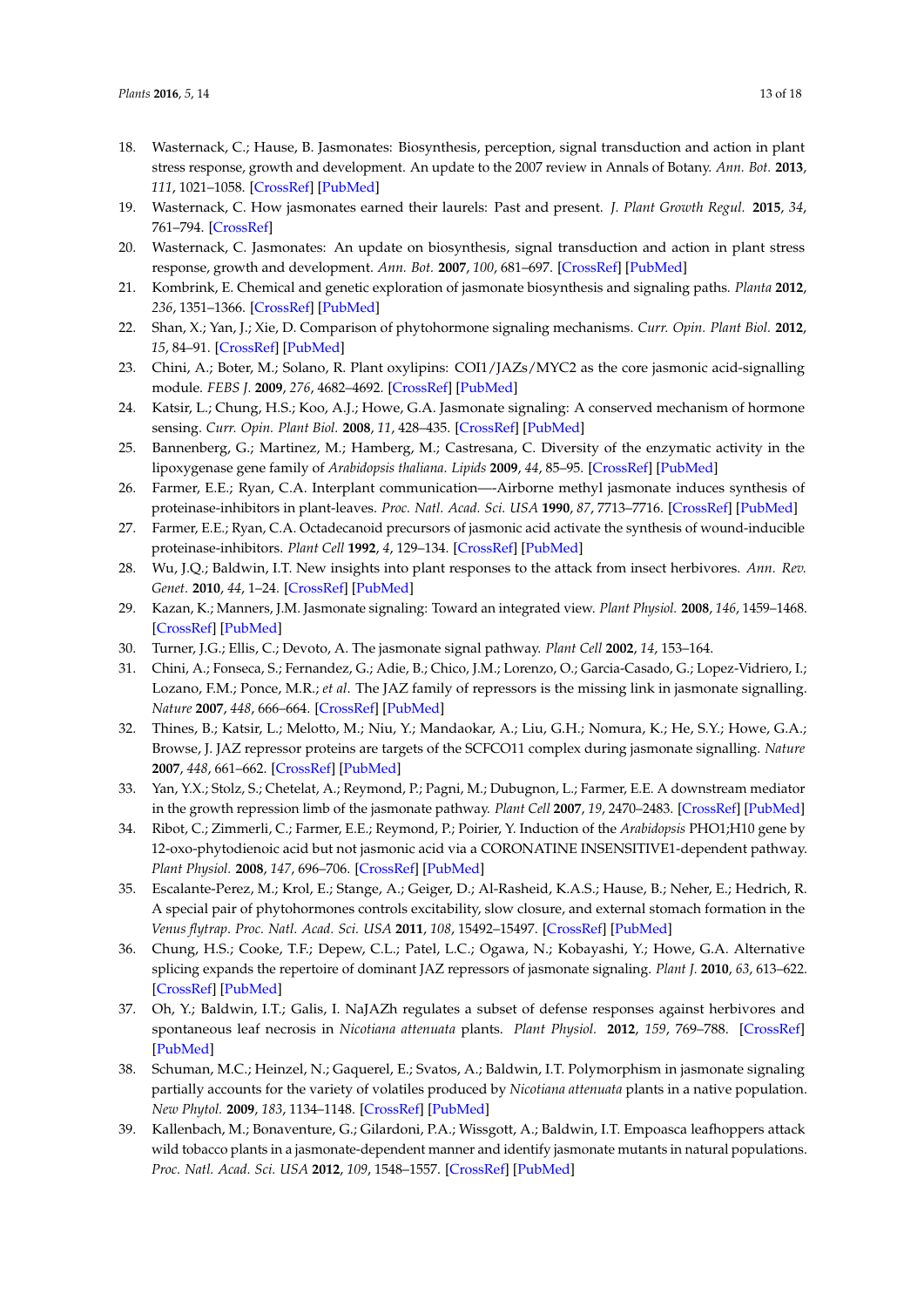- <span id="page-13-1"></span>40. Li, D.P.; Baldwin, I.T.; Gaquerel, E. Navigating natural variation in herbivory-induced secondary metabolism in coyote tobacco populations using MS/MS structural analysis. *Proc. Natl. Acad. Sci. USA* **2015**, *112*, 4147–4155. [\[CrossRef\]](http://dx.doi.org/10.1073/pnas.1503106112) [\[PubMed\]](http://www.ncbi.nlm.nih.gov/pubmed/26170304)
- <span id="page-13-0"></span>41. Pajerowska-Mukhtar, K.M.; Mukhtar, M.S.; Guex, N.; Halim, V.A.; Rosahl, S.; Somssich, I.E.; Gebhardt, C. Natural variation of potato allene oxide synthase 2 causes differential levels of jasmonates and pathogen resistance in *Arabidopsis*. *Planta* **2008**, *228*, 293–306. [\[CrossRef\]](http://dx.doi.org/10.1007/s00425-008-0737-x) [\[PubMed\]](http://www.ncbi.nlm.nih.gov/pubmed/18431595)
- <span id="page-13-2"></span>42. Meldau, S.; Erb, M.; Baldwin, I.T. Defence on demand: Mechanisms behind optimal defence patterns. *Ann. Bot.* **2012**, *110*, 1503–1514. [\[CrossRef\]](http://dx.doi.org/10.1093/aob/mcs212) [\[PubMed\]](http://www.ncbi.nlm.nih.gov/pubmed/23022676)
- <span id="page-13-3"></span>43. Pauwels, L.; Goossens, A. The JAZ proteins: A crucial interface in the jasmonate signaling cascade. *Plant Cell* **2011**, *23*, 3089–3100. [\[CrossRef\]](http://dx.doi.org/10.1105/tpc.111.089300) [\[PubMed\]](http://www.ncbi.nlm.nih.gov/pubmed/21963667)
- <span id="page-13-4"></span>44. Chico, J.M.; Chini, A.; Fonseca, S.; Solano, R. JAZ repressors set the rhythm in jasmonate signaling. *Curr. Opin. Plant Biol.* **2008**, *11*, 486–494. [\[CrossRef\]](http://dx.doi.org/10.1016/j.pbi.2008.06.003) [\[PubMed\]](http://www.ncbi.nlm.nih.gov/pubmed/18653378)
- <span id="page-13-5"></span>45. Acosta, I.F.; Gasperini, D.; Chetelat, A.; Stolz, S.; Santuari, L.; Farmer, E.E. Role of NINJA in root jasmonate signaling. *Proc. Natl. Acad. Sci. USA* **2013**, *110*, 15473–15478. [\[CrossRef\]](http://dx.doi.org/10.1073/pnas.1307910110) [\[PubMed\]](http://www.ncbi.nlm.nih.gov/pubmed/24003128)
- <span id="page-13-6"></span>46. Gulati, J.; Kim, S.G.; Baldwin, I.T.; Gaquerel, E. Deciphering herbivory-induced gene-to-metabolite dynamics in *Nicotiana attenuata* tissues using a multifactorial approach. *Plant Physiol.* **2013**, *162*, 1042–1059. [\[CrossRef\]](http://dx.doi.org/10.1104/pp.113.217588) [\[PubMed\]](http://www.ncbi.nlm.nih.gov/pubmed/23656894)
- <span id="page-13-7"></span>47. Lackman, P.; Gonzalez-Guzman, M.; Tilleman, S.; Carqueijeiro, I.; Perez, A.C.; Moses, T.; Seo, M.; Kanno, Y.; Hakkinen, S.T.; Van Montagu, M.C.E.; *et al*. Jasmonate signaling involves the abscisic acid receptor PYL4 to regulate metabolic reprogramming in *Arabidopsis* and tobacco. *Proc. Natl. Acad. Sci. USA* **2011**, *108*, 5891–5896. [\[CrossRef\]](http://dx.doi.org/10.1073/pnas.1103010108) [\[PubMed\]](http://www.ncbi.nlm.nih.gov/pubmed/21436041)
- <span id="page-13-8"></span>48. Campos, M.L.; de Almeida, M.; Rossi, M.L.; Martinelli, A.P.; Litholdo, C.G.; Figueira, A.; Rampelotti-Ferreira, F.T.; Vendramim, J.D.; Benedito, V.A.; Peres, L.E.P. Brassinosteroids interact negatively with jasmonates in the formation of anti-herbivory traits in tomato. *J. Exp. Bot.* **2009**, *60*, 4346–4360. [\[CrossRef\]](http://dx.doi.org/10.1093/jxb/erp270) [\[PubMed\]](http://www.ncbi.nlm.nih.gov/pubmed/19734261)
- <span id="page-13-9"></span>49. Hou, X.L.; Lee, L.Y.C.; Xia, K.F.; Yen, Y.Y.; Yu, H. DELLAs modulate jasmonate signaling via competitive binding to JAZs. *Dev. Cell* **2010**, *19*, 884–894. [\[CrossRef\]](http://dx.doi.org/10.1016/j.devcel.2010.10.024) [\[PubMed\]](http://www.ncbi.nlm.nih.gov/pubmed/21145503)
- <span id="page-13-10"></span>50. Navarro, L.; Bari, R.; Achard, P.; Lison, P.; Nemri, A.; Harberd, N.P.; Jones, J.D.G. DELLAs control plant immune responses by modulating the balance and salicylic acid signaling. *Curr. Biol.* **2008**, *18*, 650–655. [\[CrossRef\]](http://dx.doi.org/10.1016/j.cub.2008.03.060) [\[PubMed\]](http://www.ncbi.nlm.nih.gov/pubmed/18450451)
- <span id="page-13-11"></span>51. Cheng, H.; Song, S.S.; Xiao, L.T.; Soo, H.M.; Cheng, Z.W.; Xie, D.X.; Peng, J.R. Gibberellin acts through jasmonate to control the expression of MYB21, MYB24, and MYB57 to promote stamen filament growth in *Arabidopsis*. *PLoS Genet.* **2009**. [\[CrossRef\]](http://dx.doi.org/10.1371/journal.pgen.1000440) [\[PubMed\]](http://www.ncbi.nlm.nih.gov/pubmed/19325888)
- <span id="page-13-12"></span>52. Yang, D.L.; Yao, J.; Mei, C.S.; Tong, X.H.; Zeng, L.J.; Li, Q.; Xiao, L.T.; Sun, T.P.; Li, J.G.; Deng, X.W.; *et al*. Plant hormone jasmonate prioritizes defense over growth by interfering with gibberellin signaling cascade. *Proc. Natl. Acad. Sci. USA* **2012**, *109*, 1192–1200. [\[CrossRef\]](http://dx.doi.org/10.1073/pnas.1201616109) [\[PubMed\]](http://www.ncbi.nlm.nih.gov/pubmed/22529386)
- <span id="page-13-13"></span>53. Mur, L.A.J.; Kenton, P.; Atzorn, R.; Miersch, O.; Wasternack, C. The outcomes of concentration-specific interactions between salicylate and jasmonate signaling include synergy, antagonism, and oxidative stress leading to cell death. *Plant Physiol.* **2006**, *140*, 249–262. [\[CrossRef\]](http://dx.doi.org/10.1104/pp.105.072348) [\[PubMed\]](http://www.ncbi.nlm.nih.gov/pubmed/16377744)
- <span id="page-13-14"></span>54. Thaler, J.S.; Fidantsef, A.L.; Bostock, R.M. Antagonism between jasmonate- and salicylate-mediated induced plant resistance: Effects of concentration and timing of elicitation on defense-related proteins, herbivore, and pathogen performance in tomato. *J. Chem. Ecol.* **2002**, *28*, 1131–1159. [\[CrossRef\]](http://dx.doi.org/10.1023/A:1016225515936) [\[PubMed\]](http://www.ncbi.nlm.nih.gov/pubmed/12184393)
- <span id="page-13-15"></span>55. Richmond, A.E.; Lang, A. Effect of kinetin on protein content and survival of detached Xanthium leaves. *Science* **1957**, *125*, 650–651. [\[CrossRef\]](http://dx.doi.org/10.1126/science.125.3249.650-a)
- <span id="page-13-16"></span>56. He, Y.H.; Fukushige, H.; Hildebrand, D.F.; Gan, S.S. Evidence supporting a role of jasmonic acid in *Arabidopsis* leaf senescence. *Plant Physiol.* **2002**, *128*, 876–884. [\[CrossRef\]](http://dx.doi.org/10.1104/pp.010843) [\[PubMed\]](http://www.ncbi.nlm.nih.gov/pubmed/11891244)
- <span id="page-13-17"></span>57. Schafer, M.; Meza-Canales, I.D.; Navarro-Quezada, A.; Brutting, C.; Vankova, R.; Baldwin, I.T.; Meldau, S. Cytokinin levels and signaling respond to wounding and the perception of herbivore elicitors in *Nicotiana attenuata*. *J. Integr. Plant Biol.* **2015**, *57*, 198–212. [\[CrossRef\]](http://dx.doi.org/10.1111/jipb.12227) [\[PubMed\]](http://www.ncbi.nlm.nih.gov/pubmed/24924599)
- <span id="page-13-18"></span>58. Stankovic, B.; Davies, E. Intercellular communication in plants: Electrical stimulation of proteinase inhibitor gene expression in tomato. *Planta* **1997**, *202*, 402–406. [\[CrossRef\]](http://dx.doi.org/10.1007/s004250050143)
- 59. Malone, M.; Alarcon, J.J.; Palumbo, L. An hydraulic interpretation of rapid, long-distance wound signaling in the tomato. *Planta* **1994**, *193*, 181–185. [\[CrossRef\]](http://dx.doi.org/10.1007/BF00192528)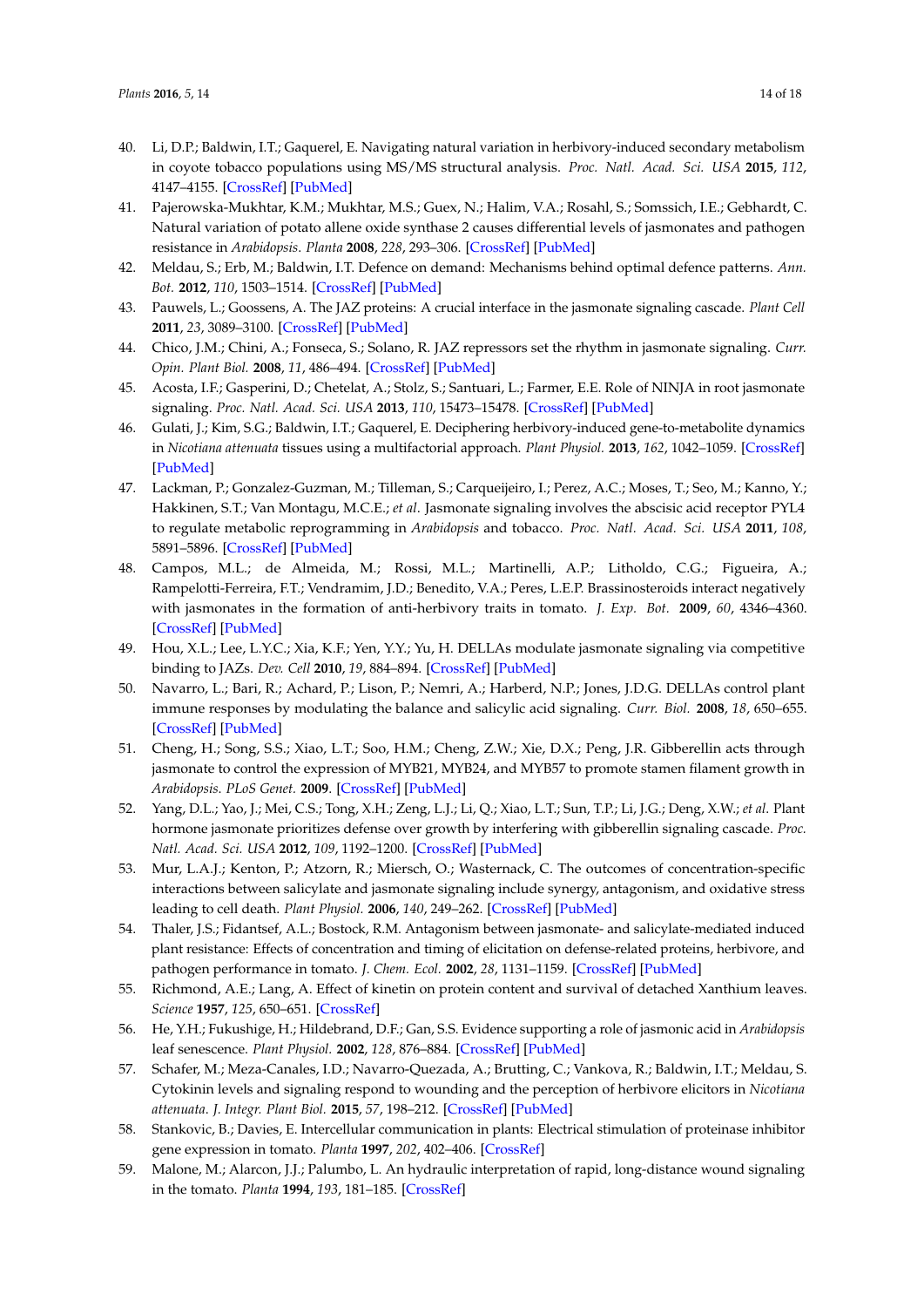- <span id="page-14-0"></span>60. Zimmermann, M.R.; Maischak, H.; Mithofer, A.; Boland, W.; Felle, H.H. System potentials, a novel electrical long-distance apoplastic signal in plants, induced by wounding. *Plant Physiol.* **2009**, *149*, 1593–1600. [\[CrossRef\]](http://dx.doi.org/10.1104/pp.108.133884) [\[PubMed\]](http://www.ncbi.nlm.nih.gov/pubmed/20724839)
- <span id="page-14-1"></span>61. Mousavi, S.A.R.; Chauvin, A.; Pascaud, F.; Kellenberger, S.; Farmer, E.E. GLUTAMATE RECEPTOR-LIKE genes mediate leaf-to-leaf wound signalling. *Nature* **2013**, *500*, 422–426. [\[CrossRef\]](http://dx.doi.org/10.1038/nature12478) [\[PubMed\]](http://www.ncbi.nlm.nih.gov/pubmed/23969459)
- <span id="page-14-2"></span>62. Howe, G.A.; Jander, G. Plant immunity to insect herbivores. *Ann. Rev. Plant Biol.* **2008**, *59*, 41–66. [\[CrossRef\]](http://dx.doi.org/10.1146/annurev.arplant.59.032607.092825) [\[PubMed\]](http://www.ncbi.nlm.nih.gov/pubmed/18031220)
- <span id="page-14-3"></span>63. Schmelz, E.A.; Engelberth, J.; Alborn, H.T.; Tumlinson, J.H.; Teal, P.E.A. Phytohormone-based activity mapping of insect herbivore-produced elicitors. *Proc. Natl. Acad. Sci. USA* **2009**, *106*, 653–657. [\[CrossRef\]](http://dx.doi.org/10.1073/pnas.0811861106) [\[PubMed\]](http://www.ncbi.nlm.nih.gov/pubmed/19124770)
- <span id="page-14-4"></span>64. Xu, S.Q.; Zhou, W.W.; Pottinger, S.; Baldwin, I.T. Herbivore associated elicitor-induced defences are highly specific among closely related Nicotiana species. *BMC Plant Biol.* **2015**. [\[CrossRef\]](http://dx.doi.org/10.1186/s12870-014-0406-0) [\[PubMed\]](http://www.ncbi.nlm.nih.gov/pubmed/25592329)
- <span id="page-14-5"></span>65. Koo, A.J.K.; Gao, X.L.; Jones, A.D.; Howe, G.A. A rapid wound signal activates the systemic synthesis of bioactive jasmonates in *Arabidopsis*. *Plant J.* **2009**, *59*, 974–986. [\[CrossRef\]](http://dx.doi.org/10.1111/j.1365-313X.2009.03924.x) [\[PubMed\]](http://www.ncbi.nlm.nih.gov/pubmed/19473329)
- <span id="page-14-6"></span>66. Glauser, G.; Grata, E.; Dubugnon, L.; Rudaz, S.; Farmer, E.E.; Wolfender, J.L. Spatial and temporal dynamics of jasmonate synthesis and accumulation in *Arabidopsis* in response to wounding. *J. Biol. Chem.* **2008**, *283*, 16400–16407. [\[CrossRef\]](http://dx.doi.org/10.1074/jbc.M801760200) [\[PubMed\]](http://www.ncbi.nlm.nih.gov/pubmed/18400744)
- <span id="page-14-7"></span>67. Wu, J.Q.; Hettenhausen, C.; Meldau, S.; Baldwin, I.T. Herbivory rapidly activates MAPK signaling in attacked and unattacked leaf regions but not between leaves of *Nicotiana attenuata*. *Plant Cell* **2007**, *19*, 1096–1122. [\[CrossRef\]](http://dx.doi.org/10.1105/tpc.106.049353) [\[PubMed\]](http://www.ncbi.nlm.nih.gov/pubmed/17400894)
- <span id="page-14-8"></span>68. Hause, B.; Stenzel, I.; Miersch, O.; Maucher, H.; Kramell, R.; Ziegler, J.; Wasternack, C. Tissue-specific oxylipin signature of tomato flowers: Allene oxide cyclase is highly expressed in distinct flower organs and vascular bundles. *Plant J.* **2000**, *24*, 113–126. [\[CrossRef\]](http://dx.doi.org/10.1046/j.1365-313x.2000.00861.x) [\[PubMed\]](http://www.ncbi.nlm.nih.gov/pubmed/11029709)
- <span id="page-14-9"></span>69. Orians, C.M.; Pomerleau, J.; Ricco, R. Vascular architecture generates fine scale variation in systemic induction of proteinase inhibitors in tomato. *J. Chem. Ecol.* **2000**, *26*, 471–485. [\[CrossRef\]](http://dx.doi.org/10.1023/A:1005469724427)
- <span id="page-14-10"></span>70. Farmer, E.E.; Gasperini, D.; Acosta, I.F. The squeeze cell hypothesis for the activation of jasmonate synthesis in response to wounding. *New Phytol.* **2014**, *204*, 282–288. [\[CrossRef\]](http://dx.doi.org/10.1111/nph.12897) [\[PubMed\]](http://www.ncbi.nlm.nih.gov/pubmed/25453132)
- <span id="page-14-11"></span>71. Gasperini, D.; Chetelat, A.; Acosta, I.F.; Goossens, J.; Pauwels, L.; Goossens, A.; Dreos, R.; Alfonso, E.; Farmer, E.E. Multilayered organization of jasmonate signalling in the regulation of root growth. *PLoS Genet.* **2015**. [\[CrossRef\]](http://dx.doi.org/10.1371/journal.pgen.1005300) [\[PubMed\]](http://www.ncbi.nlm.nih.gov/pubmed/26070206)
- <span id="page-14-12"></span>72. Erb, M.; Gordon-Weeks, R.; Flors, V.; Camanes, G.; Turlings, T.C.; Ton, J. Belowground ABA boosts aboveground production of DIMBOA and primes induction of chlorogenic acid in maize. *Plant Signal. Behav.* **2009**, *4*, 636–638. [\[CrossRef\]](http://dx.doi.org/10.4161/psb.4.7.8973) [\[PubMed\]](http://www.ncbi.nlm.nih.gov/pubmed/19820311)
- <span id="page-14-13"></span>73. Van Dam, N.M.; Oomen, M.W. Root and shoot jasmonic acid applications differentially affect leaf chemistry and herbivore growth. *Plant Signal. Behav.* **2008**, *3*, 91–98. [\[CrossRef\]](http://dx.doi.org/10.4161/psb.3.2.5220) [\[PubMed\]](http://www.ncbi.nlm.nih.gov/pubmed/19516980)
- <span id="page-14-14"></span>74. Tytgat, T.O.G.; Verhoeven, K.J.F.; Jansen, J.J.; Raaijmakers, C.E.; Bakx-Schotman, T.; McIntyre, L.M.; van der Putten, W.H.; Biere, A.; van Dam, N.M. Plants know where it hurts: Root and shoot jasmonic acid induction elicit differential responses in *Brassica olracea*. *PloS ONE* **2013**, *8*, e65502. [\[CrossRef\]](http://dx.doi.org/10.1371/annotation/4574edb2-15bd-4689-bf84-b947ebe81ed2)
- <span id="page-14-15"></span>75. Baldwin, I.T.; Schmelz, E.A.; Ohnmeiss, T.E. Wound-induced changes in root and shoot jasmonic acid pools correlate with induced nicotine synthesis in Nicotiana-sylvestris spegazzini and comes. *J. Chem. Ecol.* **1994**, *20*, 2139–2157. [\[CrossRef\]](http://dx.doi.org/10.1007/BF02066250) [\[PubMed\]](http://www.ncbi.nlm.nih.gov/pubmed/24242736)
- <span id="page-14-16"></span>76. Fragoso, V.; Rothe, E.; Baldwin, I.T.; Kim, S.G. Root jasmonic acid synthesis and perception regulate folivore-induced shoot metabolites and increase *Nicotiana attenuata* resistance. *New Phytol.* **2014**, *202*, 1335–1345. [\[CrossRef\]](http://dx.doi.org/10.1111/nph.12747) [\[PubMed\]](http://www.ncbi.nlm.nih.gov/pubmed/24580101)
- <span id="page-14-17"></span>77. Dyer, M.I.; Acra, M.A.; Wang, G.M.; Coleman, D.C.; Freckman, D.W.; Mcnaughton, S.J.; Strain, B.R. Source-sink carbon relations in 2 Panicum-coloratum ecotypes in response to herbivory. *Ecology* **1991**, *72*, 1472–1483. [\[CrossRef\]](http://dx.doi.org/10.2307/1941120)
- 78. Briske, D.D.; Boutton, T.W.; Wang, Z. Contribution of flexible allocation priorities to herbivory tolerance in C-4 perennial grasses: An evaluation with C-13 labeling. *Oecologia* **1996**, *105*, 151–159. [\[CrossRef\]](http://dx.doi.org/10.1007/BF00328540)
- 79. Holland, J.N.; Cheng, W.X.; Crossley, D.A. Herbivore-induced changes in plant carbon allocation: Assessment of below-ground C fluxes using carbon-14. *Oecologia* **1996**, *107*, 87–94. [\[CrossRef\]](http://dx.doi.org/10.1007/BF00582238)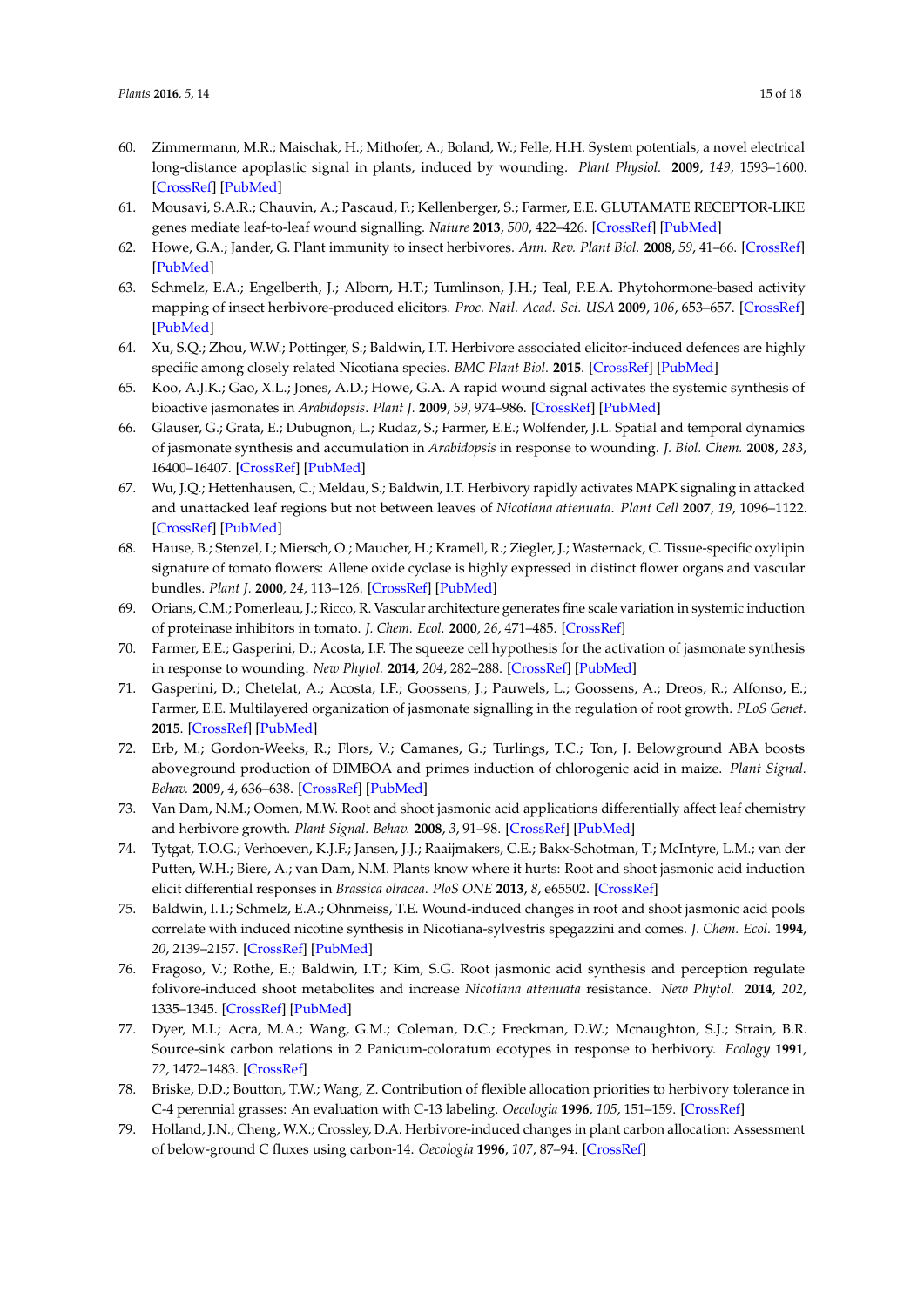- 80. Babst, B.A.; Ferrieri, R.A.; Gray, D.W.; Lerdau, M.; Schlyer, D.J.; Schueller, M.; Thorpe, M.R.; Orians, C.M. Jasmonic acid induces rapid changes in carbon transport and partitioning in Populus. *New Phytol.* **2005**, *167*, 63–72. [\[CrossRef\]](http://dx.doi.org/10.1111/j.1469-8137.2005.01388.x) [\[PubMed\]](http://www.ncbi.nlm.nih.gov/pubmed/15948830)
- 81. Babst, B.A.; Ferrieri, R.A.; Thorpe, M.R.; Orians, C.M. Lymantria dispar herbivory induces rapid changes in carbon transport and partitioning in *Populus nigra*. *Entomol. Exp. Appl.* **2008**, *128*, 117–125. [\[CrossRef\]](http://dx.doi.org/10.1111/j.1570-7458.2008.00698.x)
- <span id="page-15-0"></span>82. Gomez, S.; Steinbrenner, A.D.; Osorio, S.; Schueller, M.; Ferrieri, R.A.; Fernie, A.R.; Orians, C.M. From shoots to roots: Transport and metabolic changes in tomato after simulated feeding by a specialist Lepidopteran. *Entomol. Exp. Appl.* **2012**, *144*, 101–111. [\[CrossRef\]](http://dx.doi.org/10.1111/j.1570-7458.2012.01268.x)
- <span id="page-15-1"></span>83. Diezel, C.; Kessler, D.; Baldwin, I.T. Pithy protection: *Nicotiana attenuata*'s jasmonic acid-mediated defenses are required to resist stem-boring Weevil larvae. *Plant Physiol.* **2011**, *155*, 1936–1946. [\[CrossRef\]](http://dx.doi.org/10.1104/pp.110.170936) [\[PubMed\]](http://www.ncbi.nlm.nih.gov/pubmed/21300916)
- <span id="page-15-2"></span>84. Kessler, D.; Diezel, C.; Baldwin, I.T. Changing pollinators as a means of escaping herbivores. *Curr. Biol.* **2010**, *20*, 237–242. [\[CrossRef\]](http://dx.doi.org/10.1016/j.cub.2009.11.071) [\[PubMed\]](http://www.ncbi.nlm.nih.gov/pubmed/20096581)
- <span id="page-15-3"></span>85. Li, L.; Zhao, Y.F.; McCaig, B.C.; Wingerd, B.A.; Wang, J.H.; Whalon, M.E.; Pichersky, E.; Howe, G.A. The tomato homolog of CORONATINE-INSENSITIVE1 is required for the maternal control of seed maturation, jasmonate-signaled defense responses, and glandular trichome development. *Plant Cell* **2004**, *16*, 783–783. [\[CrossRef\]](http://dx.doi.org/10.1105/tpc.017954) [\[PubMed\]](http://www.ncbi.nlm.nih.gov/pubmed/14688297)
- <span id="page-15-4"></span>86. Stitz, M.; Hartl, M.; Baldwin, I.T.; Gaquerel, E. Jasmonoyl-L-isoleucine coordinates metabolic networks required for anthesis and floral attractant emission in wild tobacco (*Nicotiana attenuata*). *Plant Cell* **2014**, *26*, 3964–3983. [\[CrossRef\]](http://dx.doi.org/10.1105/tpc.114.128165) [\[PubMed\]](http://www.ncbi.nlm.nih.gov/pubmed/25326292)
- <span id="page-15-5"></span>87. Tian, D.L.; Tooker, J.; Peiffer, M.; Chung, S.H.; Felton, G.W. Role of trichomes in defense against herbivores: Comparison of herbivore response to woolly and hairless trichome mutants in tomato (*Solanum lycopersicum*). *Planta* **2012**, *236*, 1053–1066. [\[CrossRef\]](http://dx.doi.org/10.1007/s00425-012-1651-9) [\[PubMed\]](http://www.ncbi.nlm.nih.gov/pubmed/22552638)
- <span id="page-15-6"></span>88. Tissier, A. Glandular trichomes: What comes after expressed sequence tags? *Plant J.* **2012**, *70*, 51–68. [\[CrossRef\]](http://dx.doi.org/10.1111/j.1365-313X.2012.04913.x) [\[PubMed\]](http://www.ncbi.nlm.nih.gov/pubmed/22449043)
- <span id="page-15-7"></span>89. Weinhold, A.; Baldwin, I.T. Trichome-derived O-acyl sugars are a first meal for caterpillars that tags them for predation. *Proc. Natl. Acad. Sci. USA* **2011**, *108*, 7855–7859. [\[CrossRef\]](http://dx.doi.org/10.1073/pnas.1101306108) [\[PubMed\]](http://www.ncbi.nlm.nih.gov/pubmed/21518882)
- <span id="page-15-8"></span>90. Kang, J.H.; Liu, G.H.; Shi, F.; Jones, A.D.; Beaudry, R.M.; Howe, G.A. The tomato odorless-2 mutant is defective in trichome-based production of diverse specialized metabolites and broad-spectrum resistance to insect herbivores. *Plant Physiol.* **2010**, *154*, 262–272. [\[CrossRef\]](http://dx.doi.org/10.1104/pp.110.160192) [\[PubMed\]](http://www.ncbi.nlm.nih.gov/pubmed/20668059)
- <span id="page-15-9"></span>91. Yoshida, Y.; Sano, R.; Wada, T.; Takabayashi, J.; Okada, K. Jasmonic acid control of GLABRA3 links inducible defense and trichome patterning in *Arabidopsis*. *Development* **2009**, *136*, 1039–1048. [\[CrossRef\]](http://dx.doi.org/10.1242/dev.030585) [\[PubMed\]](http://www.ncbi.nlm.nih.gov/pubmed/19234066)
- <span id="page-15-10"></span>92. Qi, T.C.; Song, S.S.; Ren, Q.C.; Wu, D.W.; Huang, H.; Chen, Y.; Fan, M.; Peng, W.; Ren, C.M.; Xie, D.X. The jasmonate-ZIM-domain proteins interact with the WD-repeat/bHLH/MYB complexes to regulate jasmonate-mediated anthocyanin accumulation and trichome initiation in *Arabidopsis thaliana*. *Plant Cell* **2011**, *23*, 1795–1814. [\[CrossRef\]](http://dx.doi.org/10.1105/tpc.111.083261) [\[PubMed\]](http://www.ncbi.nlm.nih.gov/pubmed/21551388)
- <span id="page-15-11"></span>93. Traw, M.B.; Bergelson, J. Interactive effects of jasmonic acid, salicylic acid, and gibberellin on induction of trichomes in *Arabidopsis*. *Plant Physiol.* **2003**, *133*, 1367–1375. [\[CrossRef\]](http://dx.doi.org/10.1104/pp.103.027086) [\[PubMed\]](http://www.ncbi.nlm.nih.gov/pubmed/14551332)
- <span id="page-15-12"></span>94. Katsir, L.; Schilmiller, A.L.; Staswick, P.E.; He, S.Y.; Howe, G.A. COI1 is a critical component of a receptor for jasmonate and the bacterial virulence factor coronatine. *Proc. Natl. Acad. Sci. USA* **2008**, *105*, 7100–7105. [\[CrossRef\]](http://dx.doi.org/10.1073/pnas.0802332105) [\[PubMed\]](http://www.ncbi.nlm.nih.gov/pubmed/18458331)
- <span id="page-15-13"></span>95. Browse, J. The power of mutants for investigating jasmonate biosynthesis and signaling. *Phytochemistry* **2009**, *70*, 1539–1546. [\[CrossRef\]](http://dx.doi.org/10.1016/j.phytochem.2009.08.004) [\[PubMed\]](http://www.ncbi.nlm.nih.gov/pubmed/19740496)
- <span id="page-15-14"></span>96. Yao, K.N.; Deluca, V.; Brisson, N. Creation of a metabolic sink for tryptophan alters the phenylpropanoid pathway and the susceptibility of potato to Phytophthora-infestans. *Plant Cell* **1995**, *7*, 1787–1799. [\[CrossRef\]](http://dx.doi.org/10.1105/tpc.7.11.1787) [\[PubMed\]](http://www.ncbi.nlm.nih.gov/pubmed/12242360)
- <span id="page-15-15"></span>97. Li, L.; van Eck, J. Metabolic engineering of carotenoid accumulation by creating a metabolic sink. *Transgenic Res.* **2007**, *16*, 581–585. [\[CrossRef\]](http://dx.doi.org/10.1007/s11248-007-9111-1) [\[PubMed\]](http://www.ncbi.nlm.nih.gov/pubmed/17619157)
- <span id="page-15-16"></span>98. Qin, G.J.; Gu, H.Y.; Zhao, Y.D.; Ma, Z.Q.; Shi, G.L.; Yang, Y.; Pichersky, E.; Chen, H.D.; Liu, M.H.; Chen, Z. L.; *et al*. An indole-3-acetic acid carboxyl methyltransferase regulates *Arabidopsis* leaf development. *Plant Cell* **2005**, *17*, 2693–2704. [\[CrossRef\]](http://dx.doi.org/10.1105/tpc.105.034959) [\[PubMed\]](http://www.ncbi.nlm.nih.gov/pubmed/16169896)
- 99. Varbanova, M.; Yamaguchi, S.; Yang, Y.; McKelvey, K.; Hanada, A.; Borochov, R.; Yu, F.; Jikumaru, Y.; Ross, J.; Cortes, D.; *et al*. Methylation of gibberellins by *Arabidopsis* GAMT1 and GAMT2. *Plant Cell* **2007**, *19*, 32–45. [\[CrossRef\]](http://dx.doi.org/10.1105/tpc.106.044602) [\[PubMed\]](http://www.ncbi.nlm.nih.gov/pubmed/17220201)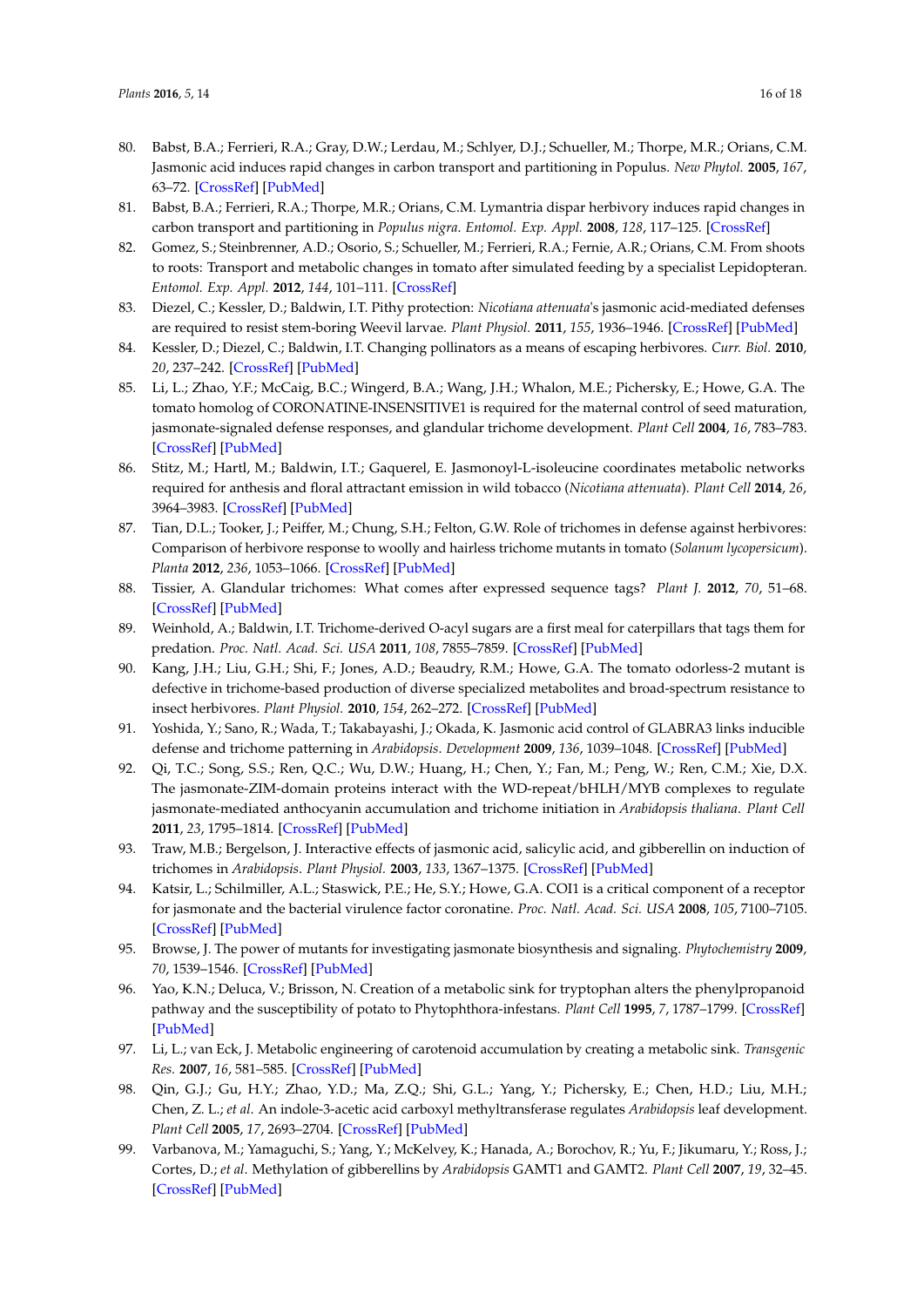- <span id="page-16-0"></span>100. Tieman, D.; Zeigler, M.; Schmelz, E.; Taylor, M.G.; Rushing, S.; Jones, J.B.; Klee, H.J. Functional analysis of a tomato salicylic acid methyl transferase and its role in synthesis of the flavor volatile methyl salicylate. *Plant J.* **2010**, *62*, 113–123. [\[CrossRef\]](http://dx.doi.org/10.1111/j.1365-313X.2010.04128.x) [\[PubMed\]](http://www.ncbi.nlm.nih.gov/pubmed/20070566)
- <span id="page-16-1"></span>101. Stitz, M.; Gase, K.; Baldwin, I.T.; Gaquerel, E. Ectopic expression of AtJMT in *Nicotiana attenuata*: creating a metabolic sink has tissue-specific consequences for the jasmonate metabolic network and silences downstream gene expression. *Plant Physiol.* **2011**, *157*, 341–354. [\[CrossRef\]](http://dx.doi.org/10.1104/pp.111.178582) [\[PubMed\]](http://www.ncbi.nlm.nih.gov/pubmed/21753114)
- <span id="page-16-2"></span>102. Stitz, M.; Baldwin, I.T.; Gaquerel, E. Diverting the flux of the JA pathway in *Nicotiana attenuata* compromises the plant's defense metabolism and fitness in nature and glasshouse. *PloS ONE* **2011**, *6*, e25925. [\[CrossRef\]](http://dx.doi.org/10.1371/journal.pone.0025925) [\[PubMed\]](http://www.ncbi.nlm.nih.gov/pubmed/22022469)
- <span id="page-16-3"></span>103. Seo, H.S.; Song, J.T.; Cheong, J.J.; Lee, Y.H.; Lee, Y.W.; Hwang, I.; Lee, J.S.; Choi, Y.D. Jasmonic acid carboxyl methyltransferase: A key enzyme for jasmonate-regulated plant responses. *Proc. Natl. Acad. Sci. USA* **2001**, *98*, 4788–4793. [\[CrossRef\]](http://dx.doi.org/10.1073/pnas.081557298) [\[PubMed\]](http://www.ncbi.nlm.nih.gov/pubmed/11287667)
- <span id="page-16-4"></span>104. Potenza, C.; Aleman, L.; Sengupta-Gopalan, C. Targeting transgene expression in research, agricultural, and environmental applications: Promoters used in plant transformation. *In Vitro Cell. Dev. Biol. Plant* **2004**, *40*, 1–22. [\[CrossRef\]](http://dx.doi.org/10.1079/IVP2003477)
- 105. Qin, H.; Gu, Q.; Zhang, J.L.; Sun, L.; Kuppu, S.; Zhang, Y.Z.; Burow, M.; Payton, P.; Blumwald, E.; Zhang, H. Regulated expression of an isopentenyltransferase gene (IPT) in peanut significantly improves drought tolerance and increases yield under field conditions. *Plant Cell Physiol.* **2011**, *52*, 1904–1914. [\[CrossRef\]](http://dx.doi.org/10.1093/pcp/pcr125) [\[PubMed\]](http://www.ncbi.nlm.nih.gov/pubmed/21920877)
- <span id="page-16-5"></span>106. Xiao, B.Z.; Chen, X.; Xiang, C.B.; Tang, N.; Zhang, Q.F.; Xiong, L.Z. Evaluation of seven function-known candidate genes for their effects on improving drought resistance of transgenic rice under field conditions. *Mol. Plant* **2009**, *2*, 73–83. [\[CrossRef\]](http://dx.doi.org/10.1093/mp/ssn068) [\[PubMed\]](http://www.ncbi.nlm.nih.gov/pubmed/19529831)
- <span id="page-16-6"></span>107. Corrado, G.; Karali, M. Inducible gene expression systems and plant biotechnology. *Biotechnol. Adv.* **2009**, *27*, 733–743. [\[CrossRef\]](http://dx.doi.org/10.1016/j.biotechadv.2009.05.006) [\[PubMed\]](http://www.ncbi.nlm.nih.gov/pubmed/19460424)
- <span id="page-16-7"></span>108. Schafer, M.; Brutting, C.; Gase, K.; Reichelt, M.; Baldwin, I.; Meldau, S. "Real time" genetic manipulation: A new tool for ecological field studies. *Plant J.* **2013**, *76*, 506–518. [\[CrossRef\]](http://dx.doi.org/10.1111/tpj.12301) [\[PubMed\]](http://www.ncbi.nlm.nih.gov/pubmed/23906159)
- <span id="page-16-8"></span>109. Li, L.; Li, C.; Lee, G.I.; Howe, G.A. Distinct roles for jasmonate synthesis and action in the systemic wound response of tomato. *Proc. Natl. Acad. Sci. USA* **2002**, *99*, 6416–6421. [\[CrossRef\]](http://dx.doi.org/10.1073/pnas.072072599) [\[PubMed\]](http://www.ncbi.nlm.nih.gov/pubmed/11959903)
- <span id="page-16-9"></span>110. Fragoso, V.; Goddard, H.; Baldwin, I.T.; Kim, S.G. A simple and efficient micrografting method for stably transformed *Nicotiana attenuata* plants to examine shoot-root signaling. *Plant Methods* **2011**. [\[CrossRef\]](http://dx.doi.org/10.1186/1746-4811-7-34) [\[PubMed\]](http://www.ncbi.nlm.nih.gov/pubmed/22014154)
- <span id="page-16-10"></span>111. Matthes, M.C.; Pickett, J.A.; Napier, J.A. Natural variation in responsiveness of *Arabidopsis thaliana* to methyl jasmonate is developmentally regulated. *Planta* **2008**, *228*, 1021–1028. [\[CrossRef\]](http://dx.doi.org/10.1007/s00425-008-0804-3) [\[PubMed\]](http://www.ncbi.nlm.nih.gov/pubmed/18726615)
- <span id="page-16-11"></span>112. Ahmad, S.; van Hulten, M.; Martin, J.; Pieterse, C.M.J.; van Wees, S.C.M.; Ton, J. Genetic dissection of basal defence responsiveness in accessions of *Arabidopsis thaliana*. *Plant Cell Environ.* **2011**, *34*, 1191–1206. [\[CrossRef\]](http://dx.doi.org/10.1111/j.1365-3040.2011.02317.x) [\[PubMed\]](http://www.ncbi.nlm.nih.gov/pubmed/21414016)
- <span id="page-16-12"></span>113. Kliebenstein, D.J.; Figuth, A.; Mitchell-Olds, T. Genetic architecture of plastic methyl jasmonate responses in *Arabidopsis thaliana*. *Genetics* **2002**, *161*, 1685–1696. [\[PubMed\]](http://www.ncbi.nlm.nih.gov/pubmed/12196411)
- <span id="page-16-13"></span>114. Gaquerel, E.; Stitz, M.; Kallenbach, M.; Baldwin, I.T. Jasmonate signaling in the field, part II: Insect-guided characterization of genetic variations in jasmonate-dependent defenses of transgenic and natural *Nicotiana attenuata* populations. *Methods Mol. Biol.* **2013**, *1011*, 97–109. [\[PubMed\]](http://www.ncbi.nlm.nih.gov/pubmed/23615990)
- <span id="page-16-14"></span>115. Bahulikar, R.A.; Stanculescu, D.; Preston, C.A.; Baldwin, I.T. ISSR and AFLP analysis of the temporal and spatial population structure of the post-fire annual, *Nicotiana attenuata*, in SW Utah. *BMC Ecol.* **2004**. [\[CrossRef\]](http://dx.doi.org/10.1186/1472-6785-4-12) [\[PubMed\]](http://www.ncbi.nlm.nih.gov/pubmed/15350209)
- <span id="page-16-15"></span>116. Baldwin, I.T.; Morse, L. Up in smoke: II. germination of *Nicotiana attenuata* in response to smoke-derived cues and nutrients in burned and unburned soils. *J. Chem. Ecol.* **1994**, *20*, 2373–2391. [\[CrossRef\]](http://dx.doi.org/10.1007/BF02033208) [\[PubMed\]](http://www.ncbi.nlm.nih.gov/pubmed/24242812)
- <span id="page-16-16"></span>117. Baldwin, I.T.; Staszak-Kozinski, L.; Davidson, R. Up in smoke: I. Smoke-derived germination cues for postfire annual, *Nicotiana attenuata* Torr. Ex. Watson. *J. Chem. Ecol.* **1994**, *20*, 2345–2371. [\[CrossRef\]](http://dx.doi.org/10.1007/BF02033207) [\[PubMed\]](http://www.ncbi.nlm.nih.gov/pubmed/24242811)
- <span id="page-16-17"></span>118. Kessler, A.; Halitschke, R.; Baldwin, I.T. Silencing the jasmonate cascade: Induced plant defenses and insect populations. *Science* **2004**, *305*, 665–668. [\[CrossRef\]](http://dx.doi.org/10.1126/science.1096931) [\[PubMed\]](http://www.ncbi.nlm.nih.gov/pubmed/15232071)
- <span id="page-16-18"></span>119. Li, X.C.; Schuler, M.A.; Berenbaum, M.R. Jasmonate and salicylate induce expression of herbivore cytochrome P450 genes. *Nature* **2002**, *419*, 712–715. [\[CrossRef\]](http://dx.doi.org/10.1038/nature01003) [\[PubMed\]](http://www.ncbi.nlm.nih.gov/pubmed/12384696)